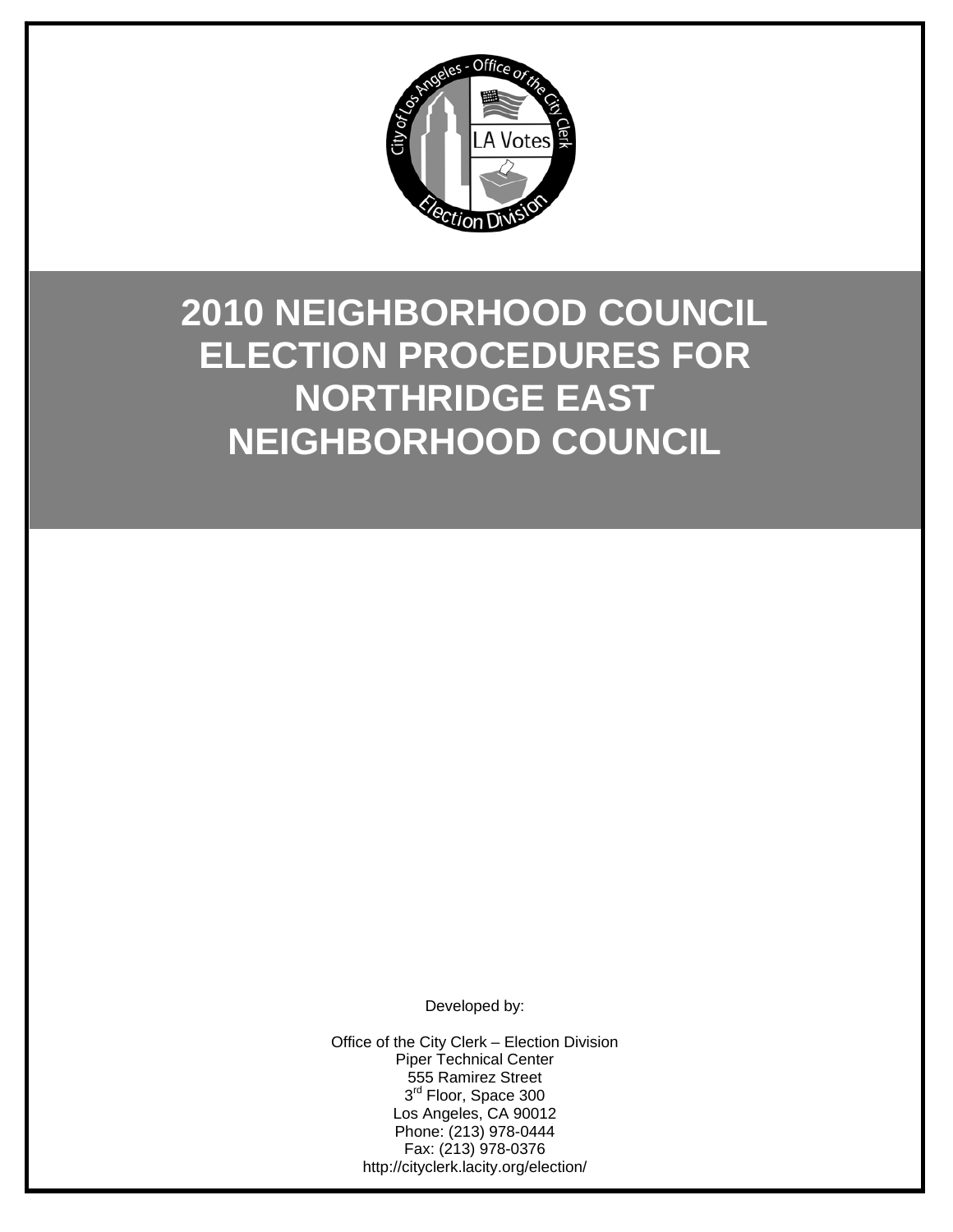# 2010 NEIGHBORHOOD COUNCIL ELECTION PROCEDURES **TABLE OF CONTENTS**

| $\mathbf{L}$ |                                                                 |  |
|--------------|-----------------------------------------------------------------|--|
| II.          |                                                                 |  |
| III.         |                                                                 |  |
| IV.          |                                                                 |  |
| V.           | THE STAKEHOLDER VERIFICATION PROCESS AND ELIGIBILITY TO VOTE  6 |  |
| VI.          |                                                                 |  |
| VII.         |                                                                 |  |
| VIII.        |                                                                 |  |
| IX.          |                                                                 |  |
| X.           |                                                                 |  |
| XI.          |                                                                 |  |
| XII.         |                                                                 |  |
| XIII.        |                                                                 |  |
| XIV.         |                                                                 |  |
| XV.          |                                                                 |  |
| XVI.         |                                                                 |  |
| XVII.        |                                                                 |  |
| XVIII.       | CANVASS OF VOTES, ISSUANCE OF RESULTS AND CERTIFICATION OF THE  |  |
| XIX.         |                                                                 |  |
| XX.          |                                                                 |  |
| XXI.         |                                                                 |  |
| XXII.        | GOVERNING BOARD MEMBER SEATS NOT FILLED THROUGH THE25           |  |
|              |                                                                 |  |
| XXIII.       |                                                                 |  |
|              | <b>ATTACHMENTS</b>                                              |  |
|              | A: ELECTION TIMELINE                                            |  |

- **B: BOARD SEATS DESCRIPTION**
- C: BALLOT VOTING MODEL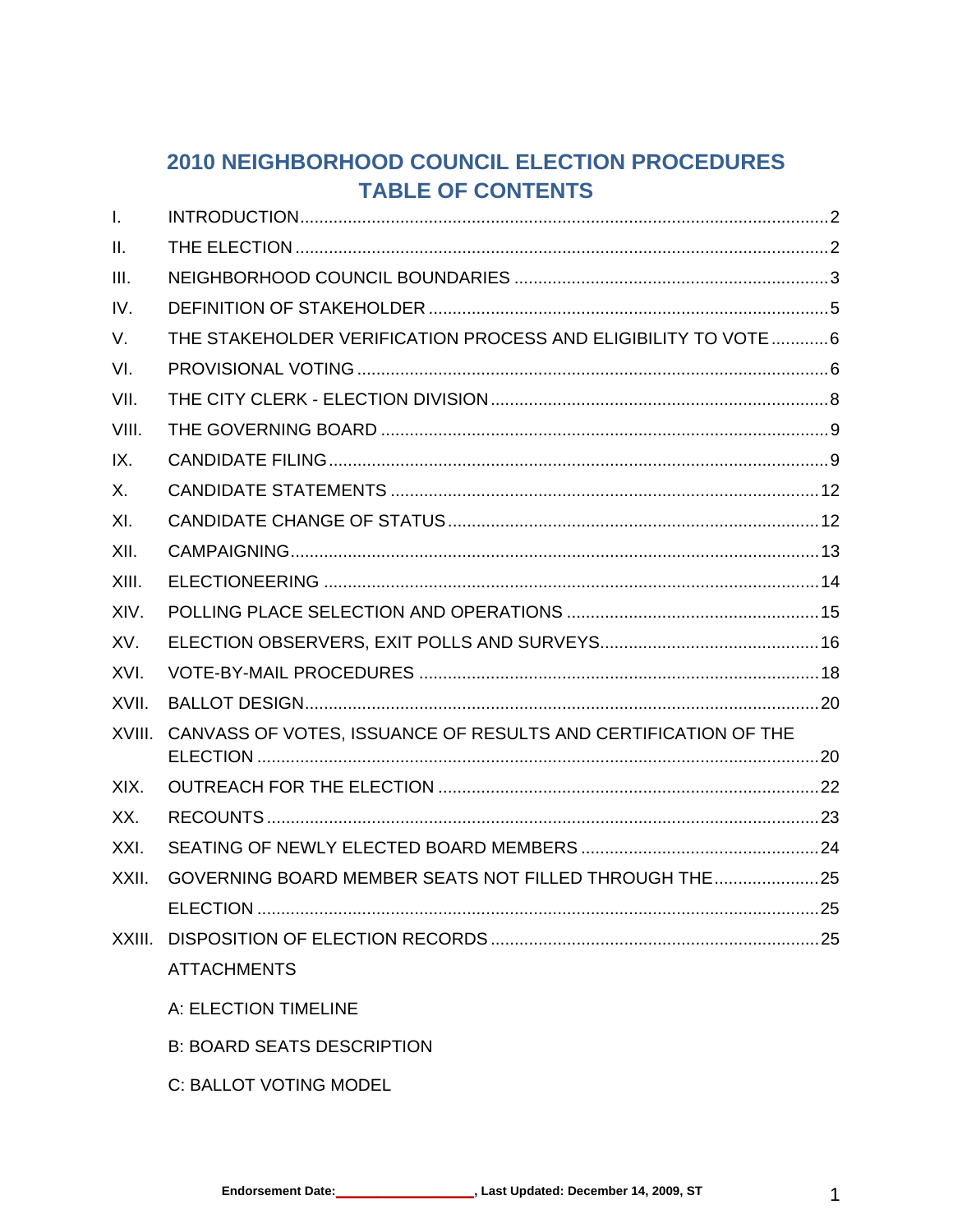## **2010 ELECTION PROCEDURES for the**

Northridge East Neighborhood Council

#### **(hereafter "Neighborhood Council")**

**for the year**  2010

#### **I. INTRODUCTION**

**A.** These election procedures meet the minimum requirements to conduct Neighborhood Council Board Member Elections pursuant to City Council policy and other standardized Election Procedures that may be issued by the City Clerk. The document was developed in accordance with the 2010 Neighborhood Council Election Procedures Stipulations Language Worksheet which was submitted by the Neighborhood Council and the approved bylaws. Where a Neighborhood Council has not submitted the 2010 Neighborhood Council Election Procedures Stipulations Language Worksheet, the Citywide default values will apply.

#### **II. THE ELECTION**

- **A.** The election will be a **Prepared Ballot Election**. In this election, candidates shall file prior to Election Day and will then be included on a printed ballot that is distributed to the voters on Election Day.
- **B.** Proxy voting will not be allowed for this election.
- **C.** Voters may cast their ballots on the following date, time and location:

| Tuesday, March 2, 2010                                                               |    | $2:00$ p.m. to $8:00$ p.m.                                    |          |  |  |
|--------------------------------------------------------------------------------------|----|---------------------------------------------------------------|----------|--|--|
| Date (e.g., Friday, January 1, 2010)                                                 |    | Times (e.g., 2:00 p.m. to 8:00 p.m., 10:00 a.m. to 4:00 p.m.) |          |  |  |
| Northridge Recreation: Arts and Crafts Room                                          |    |                                                               |          |  |  |
| Location Name (e.g., City Hall, Van Nuys Library: include specific room or building) |    |                                                               |          |  |  |
| 18300 Lemarsh Street                                                                 |    |                                                               |          |  |  |
| <b>Location Address</b>                                                              |    |                                                               |          |  |  |
| Northridge                                                                           | СA |                                                               | 91325    |  |  |
| City                                                                                 |    | <b>State</b>                                                  | Zip Code |  |  |

**D.** The polling location for the election is in compliance with the Americans with Disabilities Act (ADA).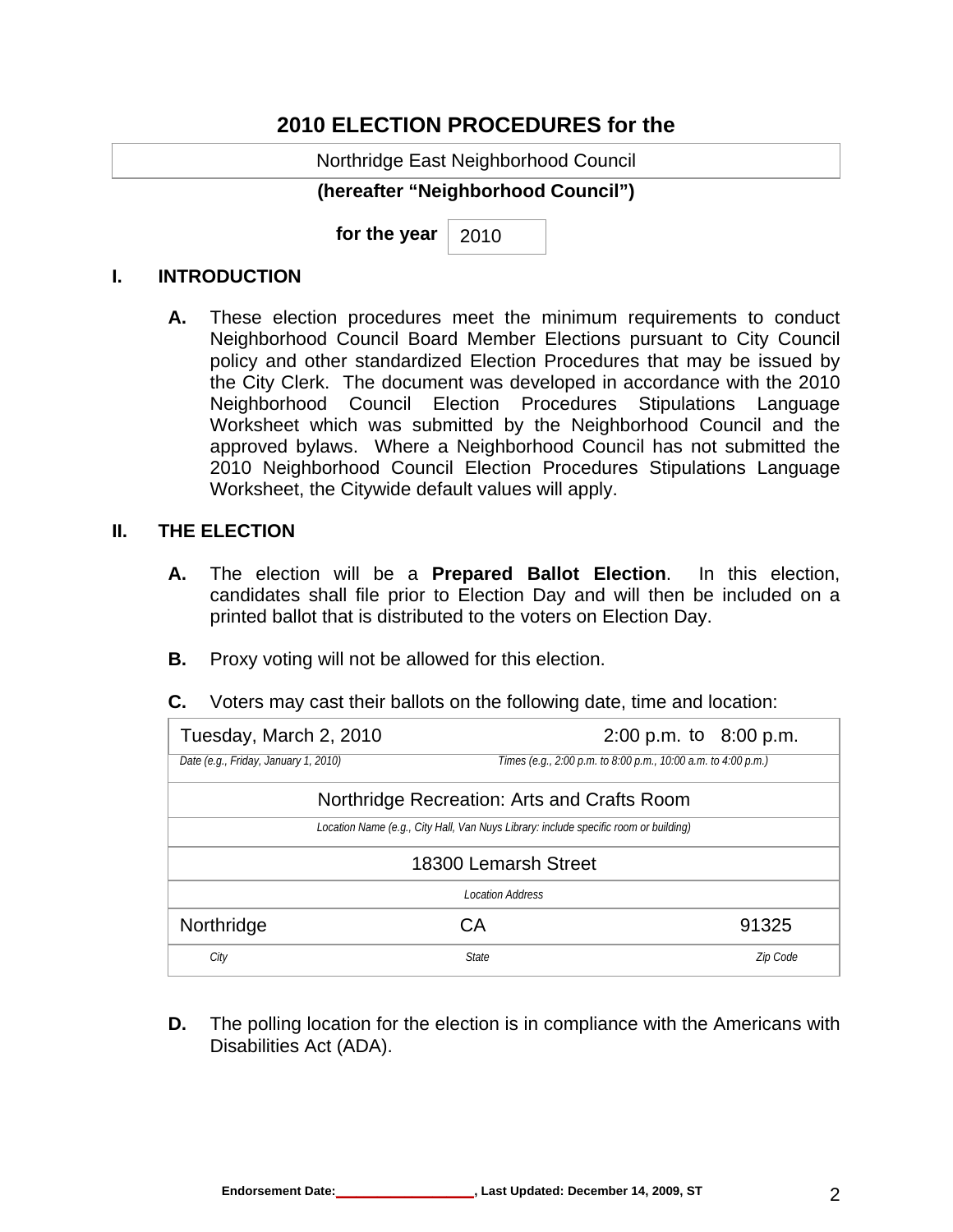- **E.** If a disabled voter is unable to access the polling location, curbside voting will be provided as an option for that individual.On Election Day, voters can request curbside voting by calling the Election Division office at (213) 978-0444 or (888) 873-1000.
- **F.** Voters who physically are unable to vote at the polling location due to a disability will be offered a Vote-By-Mail (VBM) ballot. Voters requesting to vote by mail must affirm under penalty of perjury that they meet the aforementioned requirements.

#### **III. NEIGHBORHOOD COUNCIL BOUNDARIES**

**A.** The following are the boundaries of the Neighborhood Council:

North: 118 Freeway from Reseda Boulevard east to Aliso Wash.

- South: Nordhoff Street east from Bull Creek to Reseda Boulevard.
- East: 118 Freeway south on Aliso Wash to Devonshire Street, east on Devonshire Street to Balboa Boulevard, south on Balboa Boulevard to Lassen Street, east on Lassen Street to Bull Creek and Bull Creek to Nordhoff Street.
- West: Reseda Boulevard north from Nordhoff Street to the 118 Freeway.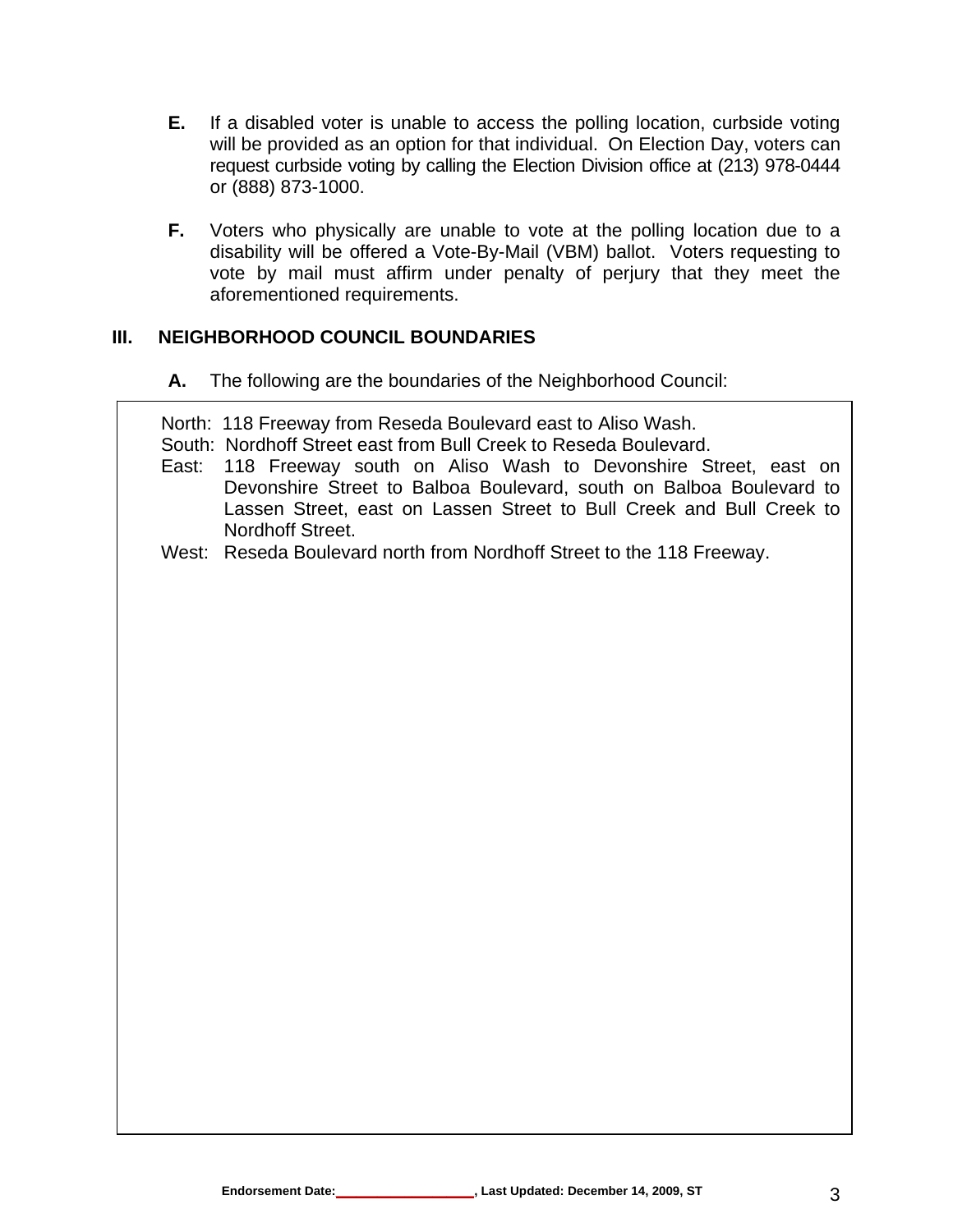**B.** There are <u>zero</u> voting districts/quadrants/regions in the Neighborhood Council. The following are the boundaries of the voting following are the boundaries of the voting districts/quadrants/regions (if applicable) of the Neighborhood Council: zero

| Not Applicable |
|----------------|
|                |
|                |
|                |
|                |
|                |
|                |
|                |
|                |
|                |
|                |
|                |
|                |
|                |
|                |
|                |
|                |
|                |
|                |
|                |
|                |
|                |
|                |
|                |
|                |
|                |
|                |
|                |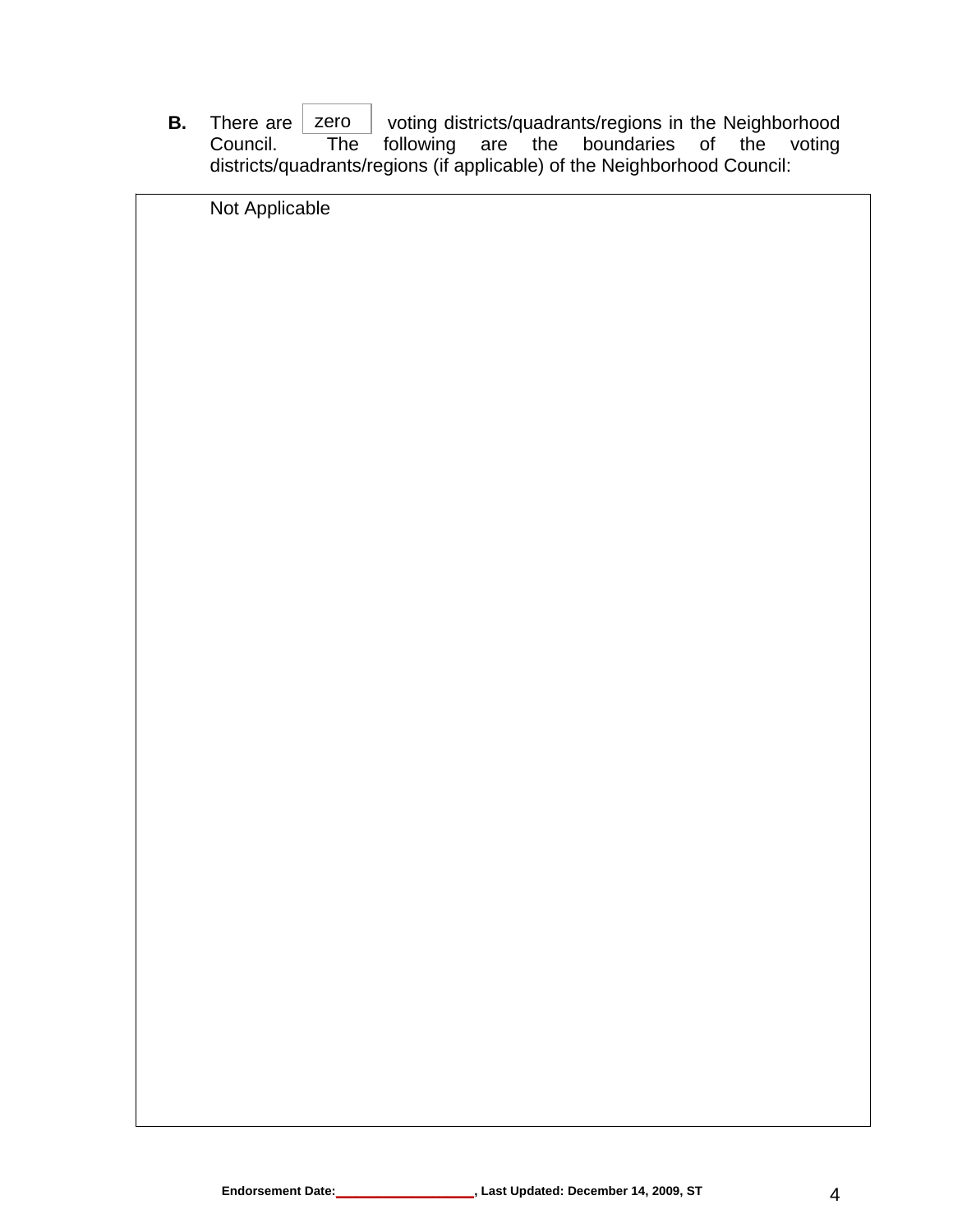**C.** In accordance with City Clerk - Election Division Policy No.12, where a map of a Neighborhood Council does not match the language provided in that Neighborhood Council's bylaws, the City Clerk - Election Division will defer to the written bylaws for clarification. The City Clerk - Election Division shall revise Neighborhood Council maps in accordance with specific language in a given Neighborhood Council's bylaws.

#### **IV. DEFINITION OF STAKEHOLDER**

#### **A.** The following is the Neighborhood Council's definition of stakeholder:

Neighborhood Council membership is open to all Stakeholders. "Stakeholders" shall be defined as those who live, work, or own property in the neighborhood or to those who declare a stake in the neighborhood and affirm the factual basis for it. In addition, stakeholders are those persons who attend school or engage in voluntary service with the community and/or non-profit organizations within the geographic area of this neighborhood council.

**B.** Voting age requirement. In order to cast a ballot in the election, a years of age on the date of the election. In the event that a specific seat calls for a different minimum and maximum voting age, the seat title along with the voter requirements shall be included in the above section. stakeholder must be at least 18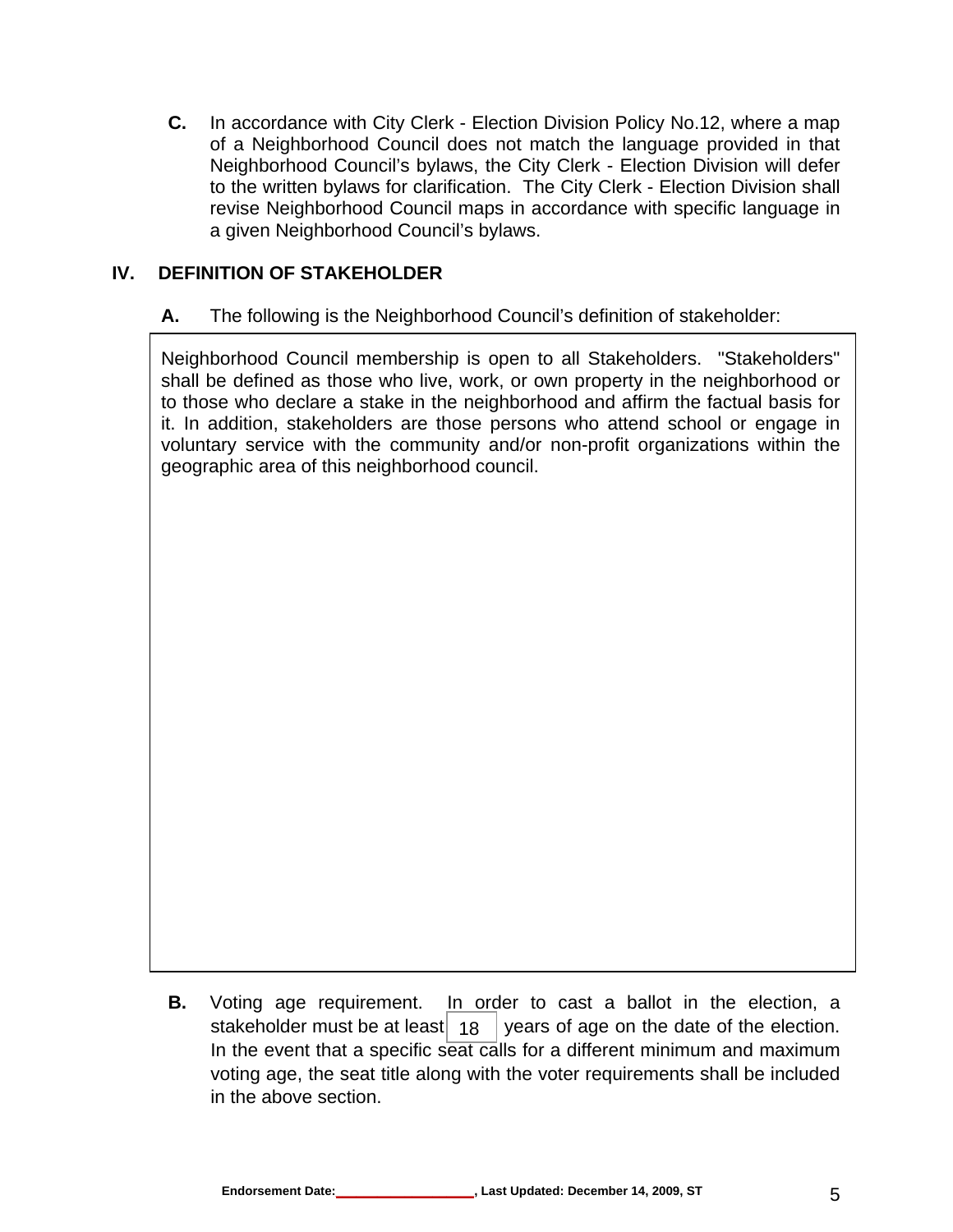- **C.** All persons that meet the criteria for the definition of stakeholder as outlined in Attachment B of these election procedures shall be eligible to vote in the election.
- **D.** Stakeholders cannot be denied the opportunity to vote for a candidate for member of the governing board for whom they are eligible to vote.
- **E.** Stakeholders cannot be denied the opportunity to run for a board seat for which they hold stakeholder status. Unless, otherwise prohibited by the bylaws.

#### **V. THE STAKEHOLDER VERIFICATION PROCESS AND ELIGIBILITY TO VOTE**

**A.** Voters will verify their stakeholder status through:

Voters will verify their stakeholder status by providing documentation acceptable to the City Clerk - Election Division. Stakeholder status may also be established by means of declaring a stake (or interest) in the neighborhood and providing documentation acceptable to the City Clerk - Election Division supporting that declaration. Factual Basis Stakeholders will also be required to provide a form of documentation to substantiate their factual basis claim.

**B.** Stakeholders must affirm their stakeholder status by completing a Stakeholder Registration Form.

#### **VI. PROVISIONAL VOTING**

- **A.** A voter may cast a Provisional Ballot if the voter's eligibility to vote in the election cannot be determined in favor of the voter at the time the voter attempts to cast his or her ballot.
- **B.** In accordance to City Clerk Election Division Policy No. 15, a voter may cast a Provisional Ballot if he/she has been issued a VBM Ballot, does not have a VBM Ballot to surrender, but wishes to vote at the polls. Once it has been determined by the City Clerk - Election Division that the voter did not vote the VBM Ballot issued, the Provisional Ballot will be counted.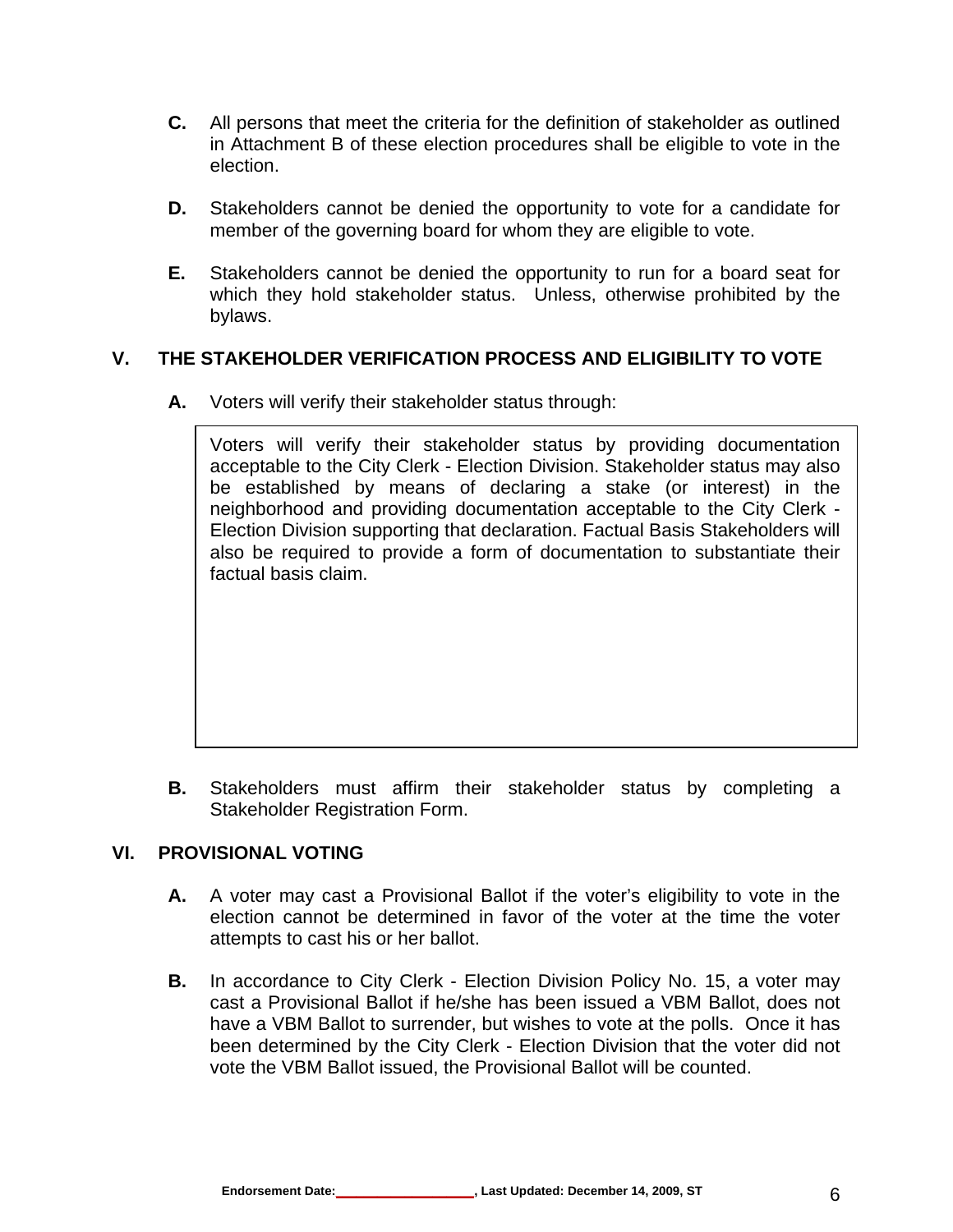- **C.** A voter may cast a Provisional Ballot if his/her stakeholder status is challenged. The only acceptable basis for challenging a voter's right to vote at the polling site will be that the person is not a stakeholder as defined in Attachment B.
- **D.** Where the issuance of a Provisional Ballot is required, the following process will be followed:
	- **i.** If a voter is challenged on the basis that they are not a stakeholder eligible to vote in the election, the voter may produce documentation to establish their stakeholder status at which time the voter will be issued a regular ballot. No stakeholder will be asked to provide documentation other than what is regularly required at the Polling Place.
	- **ii.** Where a City Clerk Election Division Inspector deems it necessary, the voter will be offered the opportunity to vote a Provisional Ballot. The Provisional Ballot will be the same as a regular ballot, except that prior to placement in the ballot box, the Provisional Ballot will be placed inside a Provisional Envelope. On the outside of the envelope the voter will provide:
		- 1. The voter's name.
		- 2. The voter's address.
		- 3. The voter's stakeholder status.
		- 4. The voter's contact number(s).
		- 5. The reason for the issuance of Provisional Ballot.
	- **iii.** When a voter casts a Provisional Ballot, the voter will be issued instructions that explain what steps the voter must take to qualify the Provisional Ballot including documentation required to be submitted, where the documentation is to be submitted, and a contact number to request assistance or seek additional information. The deadline for submission of acceptable documentation shall be three (3) City of Los Angeles business days after the election.
	- **iv.** All documentation must be received (not postmarked) at the address below by 5:00 p.m. of the deadline.

City Clerk - Election Division P.O Box 54377 Los Angeles, CA 90054-0377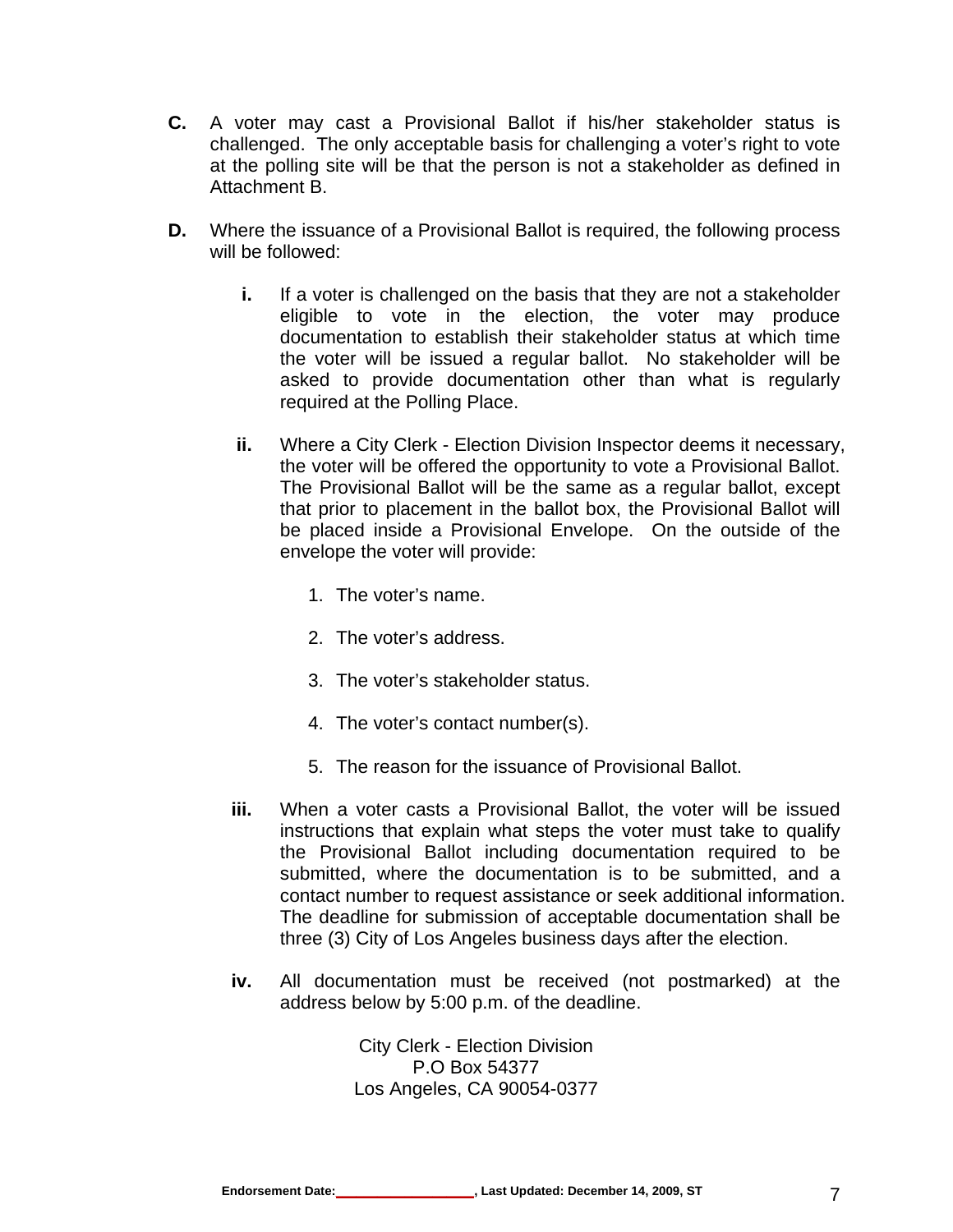Or hand delivered to: City Clerk - Election Division Piper Technical Center 555 Ramirez St., Space 300 Los Angeles, CA 90012

You may also fax your documents to (213) 978-0376.

**E.** The City Clerk - Election Division will be responsible for the verification of Provisional Ballots.

#### **VII. THE CITY CLERK - ELECTION DIVISION**

- **A.** The City Clerk Election Division may utilize the staff, material, equipment and facility resources of the Neighborhood Council or the Department of Neighborhood Empowerment to assist them in carrying out the election administration duties, provided, however, that the following conditions are met:
	- **i.** None of the candidates for the governing board participate in any way in the handling/counting of ballots, voter/candidate registration/verification, and/or assisting voters engaged in the act of voting in translating the voting material or explaining the voting process.
	- **ii.** Written procedures are developed that specify the roles and responsibilities of all parties participating in the administration of the election.
	- **iii.** The City Clerk Election Division maintains the authority and responsibility for the administration of the election.
- **B.** The City Clerk Election Division shall be responsible for the following duties:
	- **i.** Writing and revising the election procedures.
	- **ii.** Processing of candidates including verification of eligibility.
	- **iii.** Processing of voters including verification of eligibility as applicable.
	- **iv.** Overseeing and approving the preparation of the ballot to be used in the election.
	- **v.** Distributing and receiving ballots from the voters including VBM.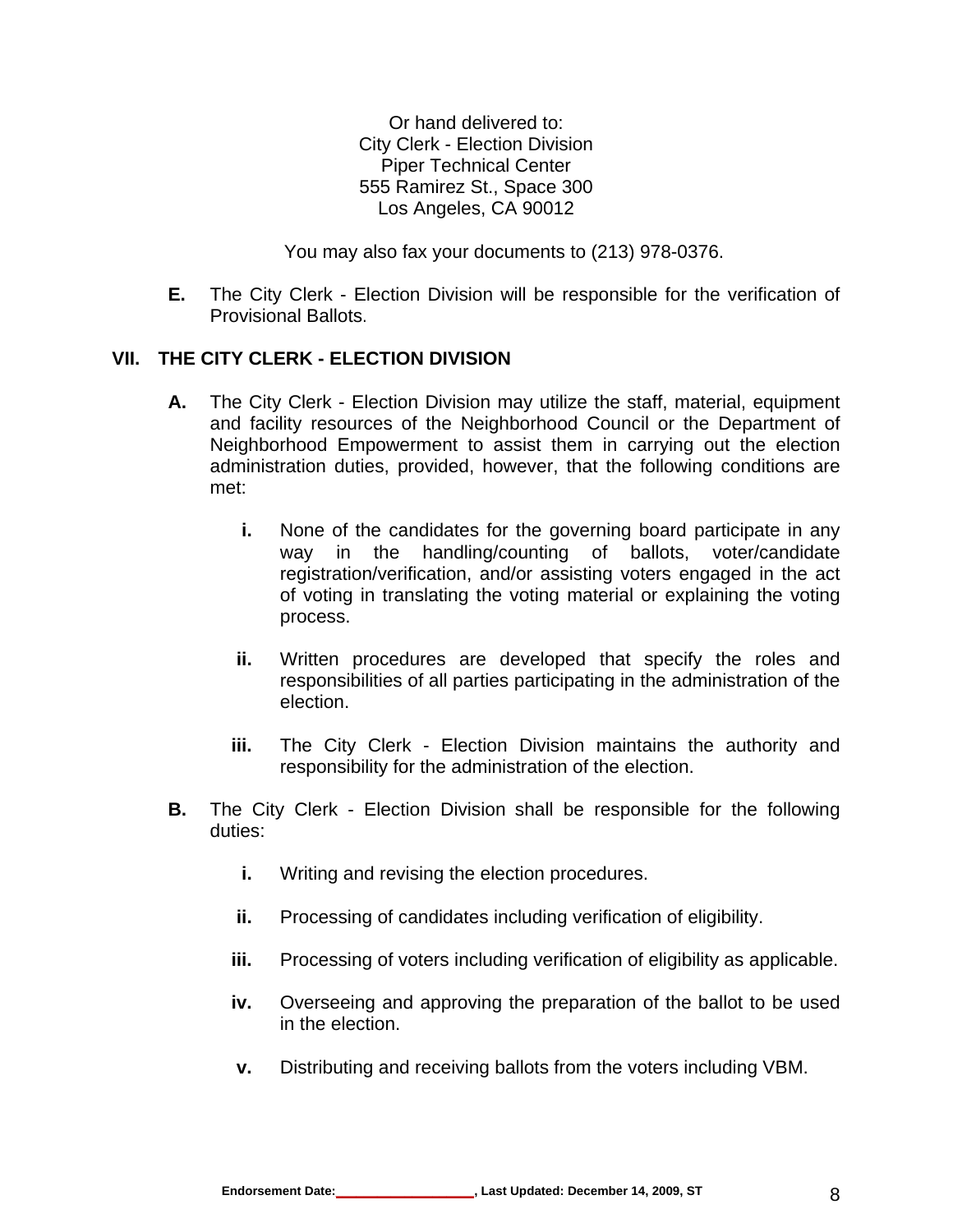- **vi.** Verifying any Provisional Ballots.
- **vii.** Counting the ballots.
- **viii.** Auditing the election results.
	- **ix.** Issuing the final certified election results.
	- **x.** Providing any and all required information and documentation for the Election Challenge process.
- **xi.** Securing all election materials for records retention in accordance with these election procedures and City Clerk - Election Division Policy No. 20.
- **xii.** Maintaining and organizing all materials throughout the election process.

#### **VIII. THE GOVERNING BOARD**

- **A.** The number of board members to be elected by the stakeholders for this election is . 13
- **B.** Board officers (e.g., President, Vice-President, Secretary, Treasurer, etc.) will be elected (as prescribed by the bylaws) by the STAKEHOLDERS **EXECUTER** X
- **C.** For this election, the board seats available, the terms of office for said board seats, the qualifications to be a candidate for any particular seat, and instructions for filing for candidacy are described in **Attachment B, Board Seat Descriptions.**
- **D.** Write-in candidates for members of the governing board will be allowed for this election.

#### **IX. CANDIDATE FILING**

- **A.** Stakeholders can run for:  $\vert$  no more than one Board seat  $\vert$ .
- **B.** All potential candidates must complete a Candidate Filing Form and file the form with the Office of the City Clerk - Election Division.
- **C.** Candidates must provide documentation to establish eligibility to hold office.
- **D.** Picture identification (such as a California's Driver's License/Identification Card, U.S. passport or credit card containing a person's photograph) shall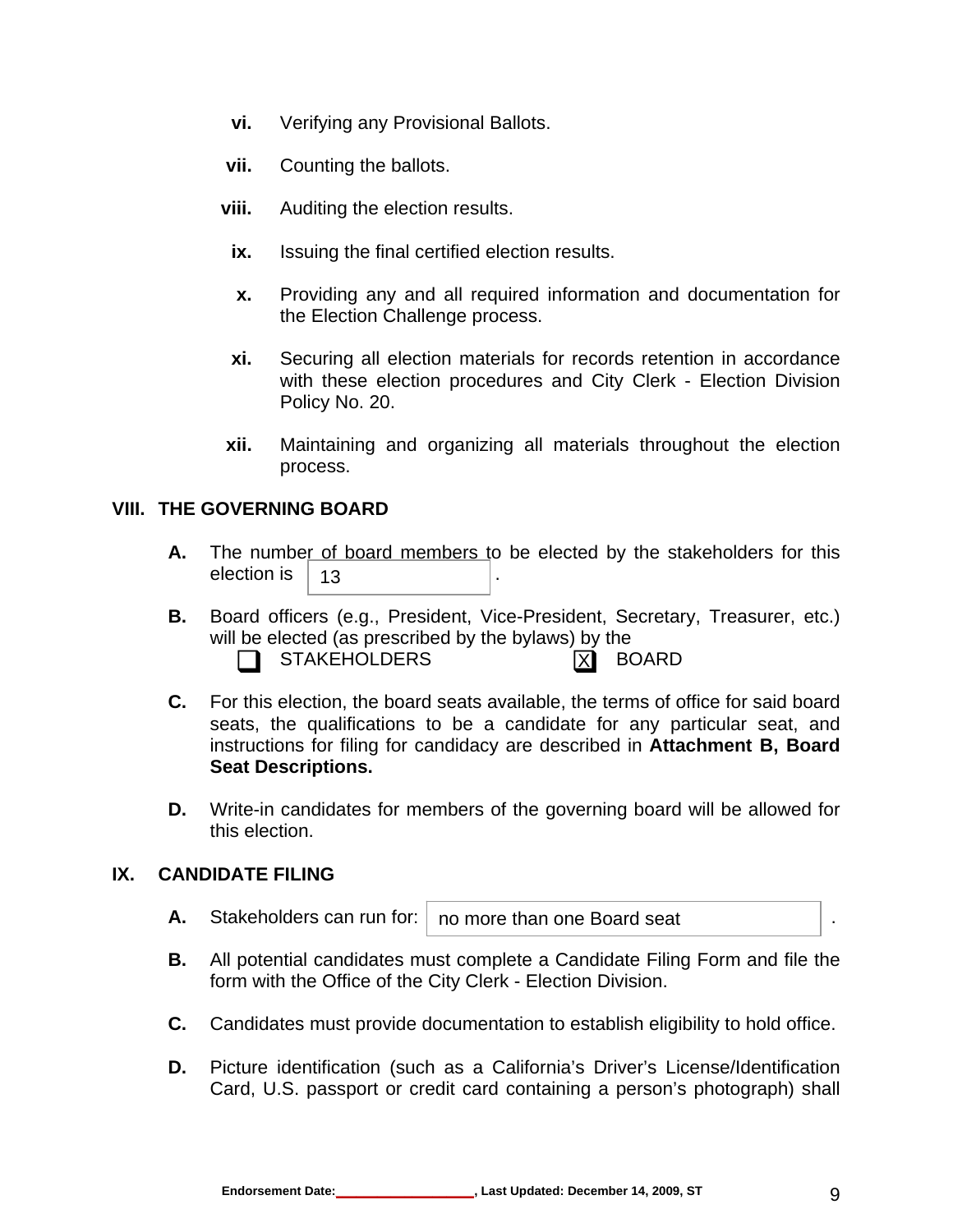not be the only acceptable means of establishing stakeholder status and candidate eligibility.

- **E.** The City Clerk Election Division will determine the acceptable forms of identification for each person.
- **F.** Candidate Filing Forms may be downloaded from the City Clerk website, may be requested by calling the Election Division office, and can be picked up at the Regional Stakeholder / Candidate Information Meetings. Persons may pick up the items or request them by contacting:

| <b>City Clerk - Election Division</b> |  |
|---------------------------------------|--|
| Northridge East Neighborhood Council  |  |
| <b>Piper Technical Center</b>         |  |
| 555 Ramirez Street                    |  |
| 3 <sup>rd</sup> Floor, Space 300      |  |
| Los Angeles, CA 90012                 |  |
| Phone: (213) 978-0444                 |  |

**G.** The Candidate Filing Process for appearing on the ballot shall begin at 8:00 a.m., 90 days prior to Election Day, on

 . Wednesday, December 2, 2009 L

and shall conclude as of 5:00 p.m., 60 days prior to Election Day, on

Monday, January 4, 2010

All Candidate Filing Forms, (excluding the optional Candidate Statement Form) and all necessary forms of documentation for establishing the candidate's stakeholder status for the office must be received at the City Clerk - Election Division office within this period in order for a candidate to appear on the ballot. Candidate Filing Forms submitted after 60 days prior to Election Day but before the Write-in Candidate Filing deadline 30 days prior to Election Day will solely be considered as Write-in Candidates and their name will not appear on the ballot.

**H.** Deadline for submitting the optional Candidate Statements for candidates appearing on the ballot is 5:00 p.m., 30 days prior to Election Day, on

Monday, February 1, 2010

**I.** Completed Candidate Filing Forms must be submitted to the City Clerk - Election Division staff at a Regional Stakeholder / Candidate Informational event, in person at the Election Division (address listed below), or mailed directly with copies of all necessary documentation required to establish stakeholder status for the specific position being sought: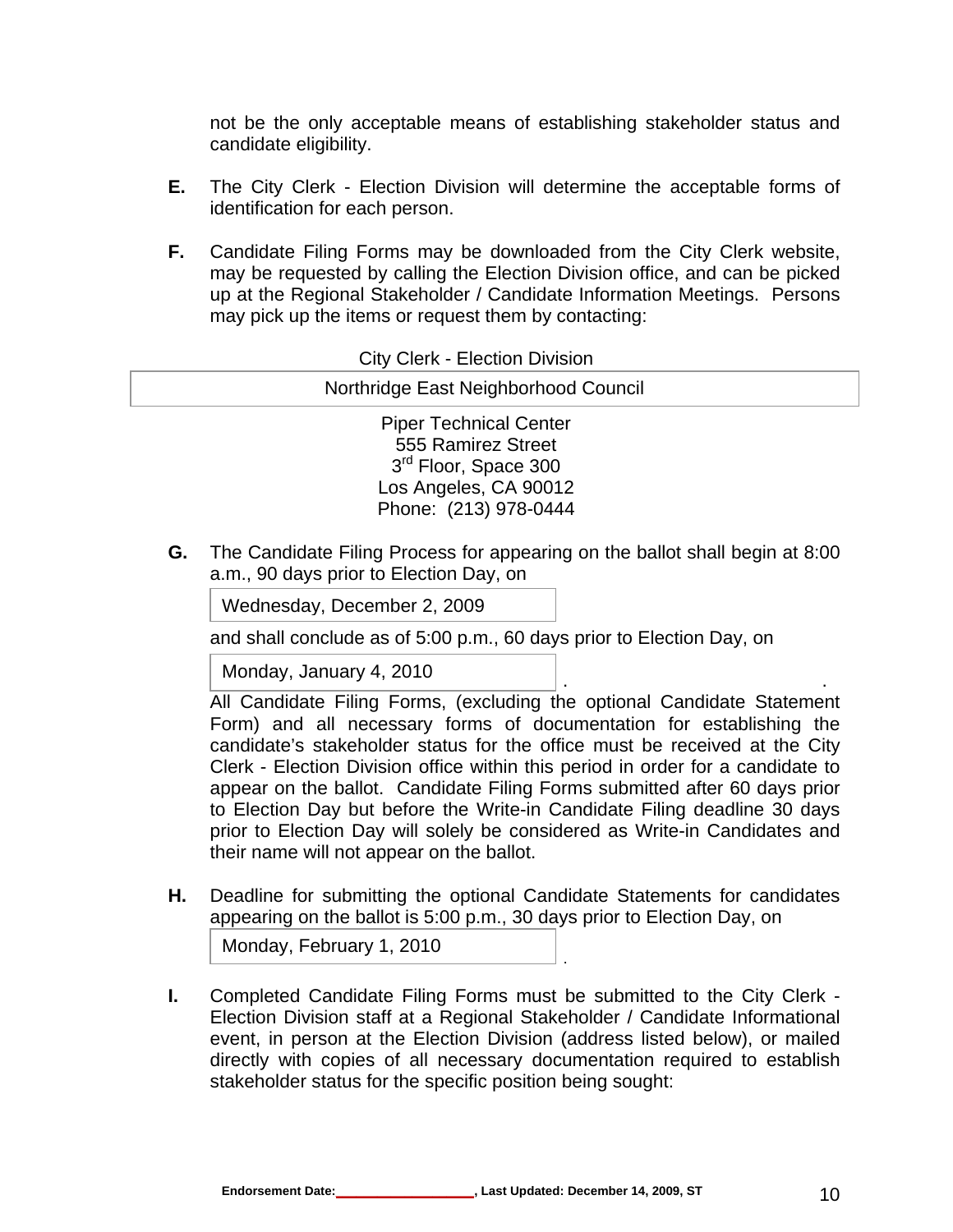City Clerk - Election Division

Northridge East Neighborhood Council

Piper Technical Center 555 Ramirez Street 3<sup>rd</sup> Floor, Space 300 Los Angeles, CA 90012 Fax: (213) 978-0376

**J.** The Write-in Candidate Filing Process shall begin at 8:00 a.m., 59 days prior to Election Day, on

Tuesday, January 5, 2010

 $\overline{\phantom{a}}$ 

 $\overline{\phantom{a}}$ 

and shall conclude at 5:00 p.m., 30 days prior to Election Day, on

. Monday, February 1, 2010

All Candidate Filing Forms, the optional Candidate Statement Form and all necessary forms of documentation for establishing the candidate's stakeholder status for the office must be received at the City Clerk - Election Division office within this period at the City Clerk - Election Division by the deadline. Candidate Filing Forms submitted after 30 days prior to Election Day deadline will be considered late and the candidate will not be a qualified Write-in Candidate.

**K.** Completed Write-in Candidate Filing Forms must be filled out and submitted in person at the City Clerk - Election Division (address listed below) or mailed directly with copies of all necessary stakeholder verification documents to:

City Clerk - Election Division

| Northridge East Neighborhood Council |
|--------------------------------------|
| <b>Piper Technical Center</b>        |
| 555 Ramirez Street                   |
| 3 <sup>rd</sup> Floor, Space 300     |
| Los Angeles, CA 90012                |
| Fax: (213) 978-0376                  |
|                                      |

**L.** Candidates must submit a completed Notice of Withdrawal Form to the City Clerk - Election Division at the address listed above. Candidates will not be permitted to retract their submitted Notice of Withdrawal Form. The deadline for withdrawing candidacy is 5:00 p.m., 60 days prior to Election

Day, on for Candidates appearing Monday, January 4, 2010

on the ballot, and 30 days prior to Election Day, on

Monday, February 1, 2010 **For Write-in Candidates.**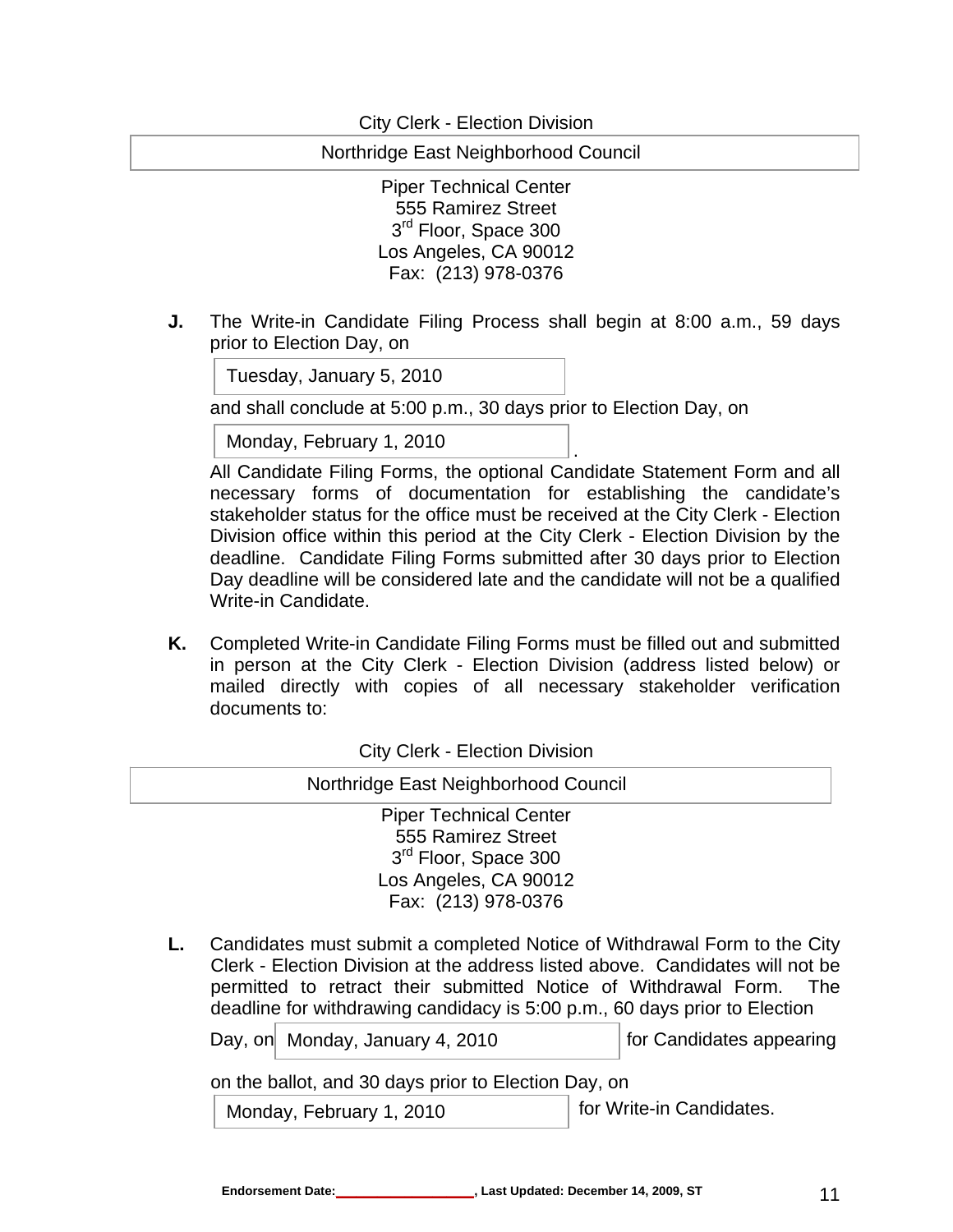- **M.** Lists of verified candidates will be updated on the City Clerk's website after each Candidate Filing deadline. Thereafter, the list may be updated by the City Clerk - Election Division for administrative reasons.
- **N.** The City Clerk Election Division will retain all Candidate Filing Forms and corresponding documentation according to the Article XXIV - Disposition of Election Records and City Clerk - Election Division Policy No. 20.

#### **X. CANDIDATE STATEMENTS**

- **A.** As part of their Candidate Filing Packet, candidates will have the option to submit a Candidate Statement.
	- **i.** These Candidate Statements must fit on one side of the Candidate Statement Form provided.
	- **ii.** These Candidate Statements must be at least a 12-point font (if typed).
	- **iii.** Candidate Statements must not exceed 150 word count limit.
	- **iv.** Candidate Statements may not include any pictures, profanity or comments about any other candidate(s).
	- **v.** These statements will be compiled and posted on the City Clerk's website as well as at the Polling Place on Election Day, if submitted within the submission deadline.
- **B.** Candidate Statements are optional and the decision to submit them shall not prevent a candidate's certification.
- **C.** A candidate may submit translated version(s) of the original statement, which must comply with all aforementioned criteria.
- **D.** Candidate Statements for all qualified candidates must be submitted to the City Clerk - Election Division by 5:00 p.m., 30 days prior to Election Day, on

```
 . 
Monday, February 1, 2010
```
Candidate statements shall not be accepted by the City Clerk - Election Division thereafter.

#### **XI. CANDIDATE CHANGE OF STATUS**

**A.** As part of the filing process, the City Clerk - Election Division will notify every candidate that they are responsible for immediately informing the Election Division of any change in their stakeholder status.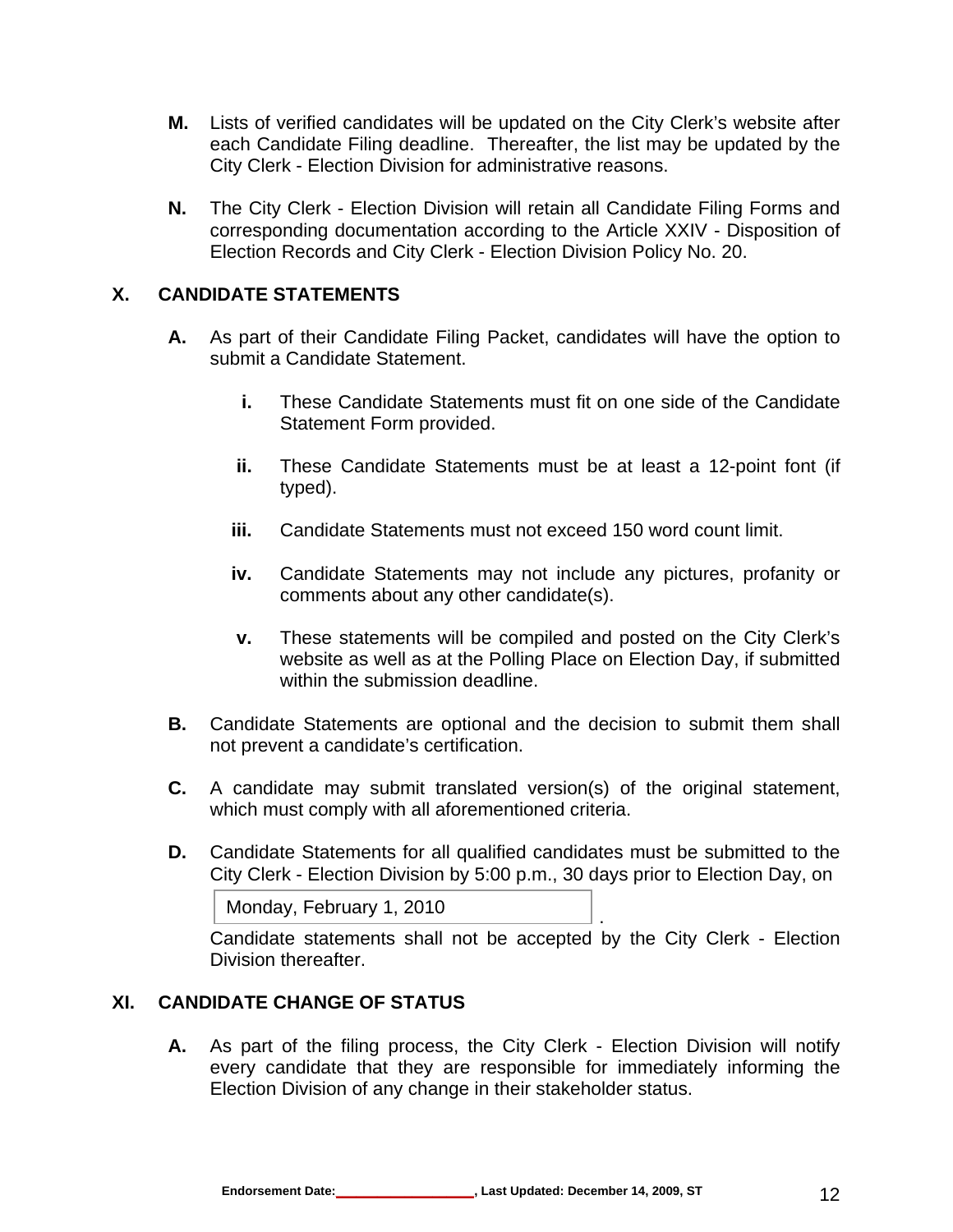- **B.** In the event a candidate has died or a candidate's status has changed disqualifying them for the position on the board they are seeking, it is the responsibility of any interested party to inform the City Clerk as soon as possible. If the City Clerk is so notified, the following will occur based on the timing of the notification.
	- **i.** If notification occurs during candidate filing and before the issuance of any VBM ballots, the candidate's name will be redacted from the ballot and the candidate will be disqualified from the race.
	- **ii.** If notification occurs after the candidate filing deadline and during the issuance of the VBM ballots, and the number of issued VBM ballots makes it practical, the City Clerk - Election Division will notify voters of the change and re-issue redacted ballots to all persons who have already received a ballot. Additionally, the City Clerk - Election Division will retract the name of the disqualified candidate from all Election Day ballots, as well as make appropriate announcements to voters on Election Day about the change.
	- **iii.** If the number of issued ballots does not make it practical to redact and reissue ballots, the City Clerk - Election Division will hold the election. The candidate will be disqualified for the purposes of the election. Where the disqualified candidate is elected or the position has no other candidate, the position will be considered vacant.

#### **XII. CAMPAIGNING**

- **A.** The use of the City of Los Angeles Seal, the Office of the City Clerk Seal, the Election Division Logo, the Department of Neighborhood Empowerment Logo or any other official Neighborhood Council designation created by the Department of Neighborhood Empowerment is prohibited for use on candidate materials.
- **B.** The governing board of the Neighborhood Council, acting in its official capacity as the governing board, is prohibited from endorsing or campaigning for any candidate or group of candidates running for the governing board of the Neighborhood Council. This provision does not restrict the right of individual board members, acting as individual stakeholders, or any other stakeholders, from endorsing or campaigning for any candidate or group of candidates.
- **C.** No City facilities, equipment, supplies or other City resources shall be used for campaigning activities except as provided below. City facilities may be used (1) to hold a candidate forum sponsored by a Neighborhood Council; (2) to hold a Neighborhood Council election; or (3) if the individual has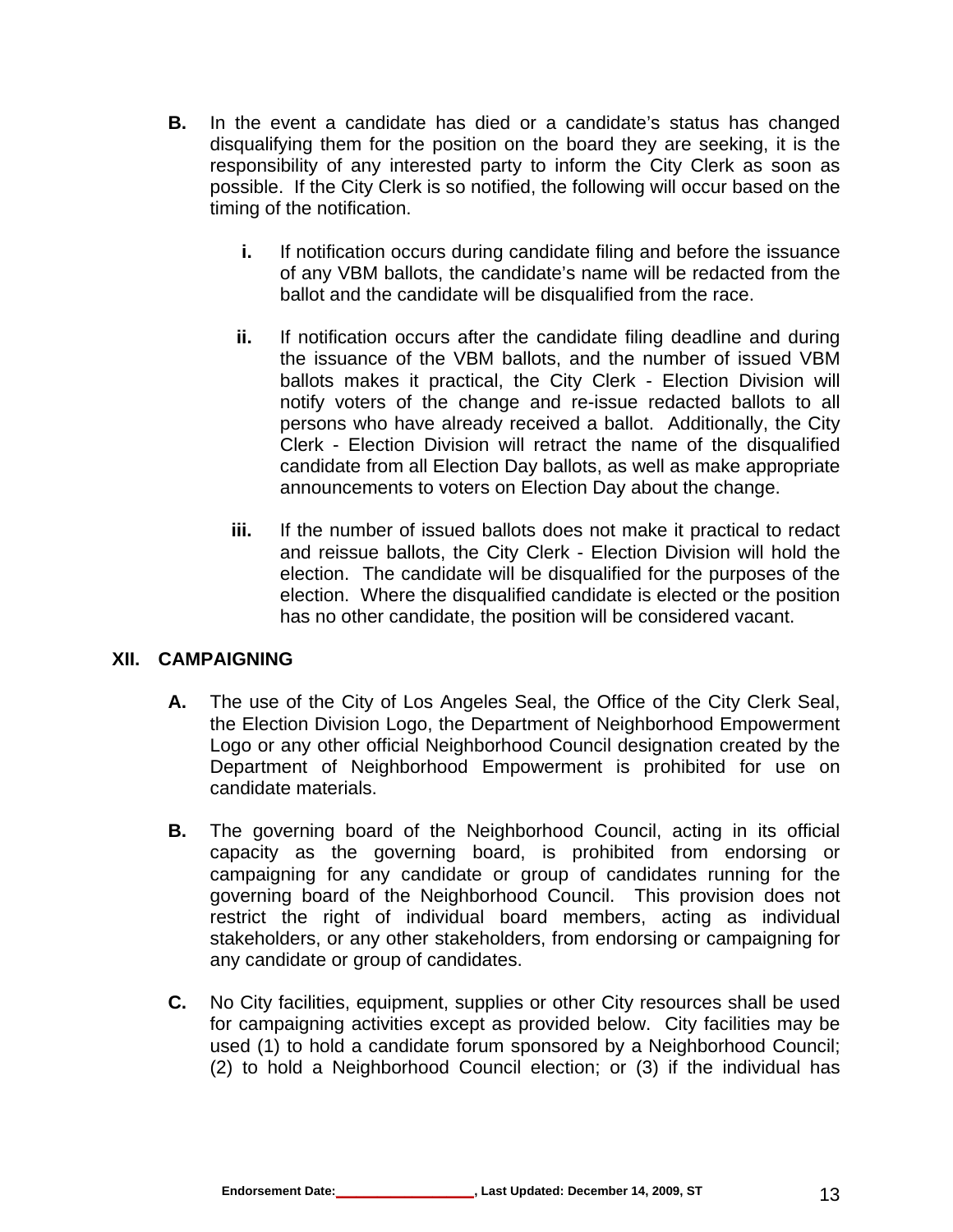obtained approval from an authorized representative of a City Department or Commission (if managing a Department) for use of the facility.

- **D.** City resources may be used by a Neighborhood Council for communicating with voters through the printing and mailing of a voter information pamphlet which includes Candidate Statements and/or the posting of candidate statements on its website.
- **E.** The City Clerk Election Division will not administer nor participate in any Candidate Forums. It is the responsibility of individual Neighborhood Councils to coordinate such events.
- **F.** Neighborhood Councils are prohibited from posting any endorsements of candidates on their web page. Neighborhood Councils shall be limited to only posting all candidates' names running for office. No names shall be excluded from such list.

#### **XIII. ELECTIONEERING**

- **A.** This policy expressly prohibits electioneering within 100 feet of the Polling Place measured from the door of the Polling Place where voters sign the roster and cast their ballots. Polling Place staff must place signs indicating where the 100-foot mark is located.
- **B.** "Electioneering" includes:
	- **i.** soliciting a vote or speaking to a voter on the subject of marking his or her ballot;
	- **ii.** placing any sign relating to any candidate;
	- **iii.** distributing material relating to any candidate; or
	- **iv.** placing a sign, distributing material, or conversing with a voter on the subject of the voter's qualifications to vote.
- **C.** In addition, excessive noise and audio equipment that creates a nuisance to voters or staff within the 100-foot mark will amount to a violation of this policy. Vehicles that have a banner or placard soliciting a vote or recommending any candidate shall remain 100 feet beyond the building where voters are voting, except for the discharge or loading of passengers. Activities beyond the 100-foot mark are subject to the rules of the particular property owner and should be respected.
- **D.** Any person or persons engaged in electioneering will be directed by polling place staff to cease and may be asked to leave.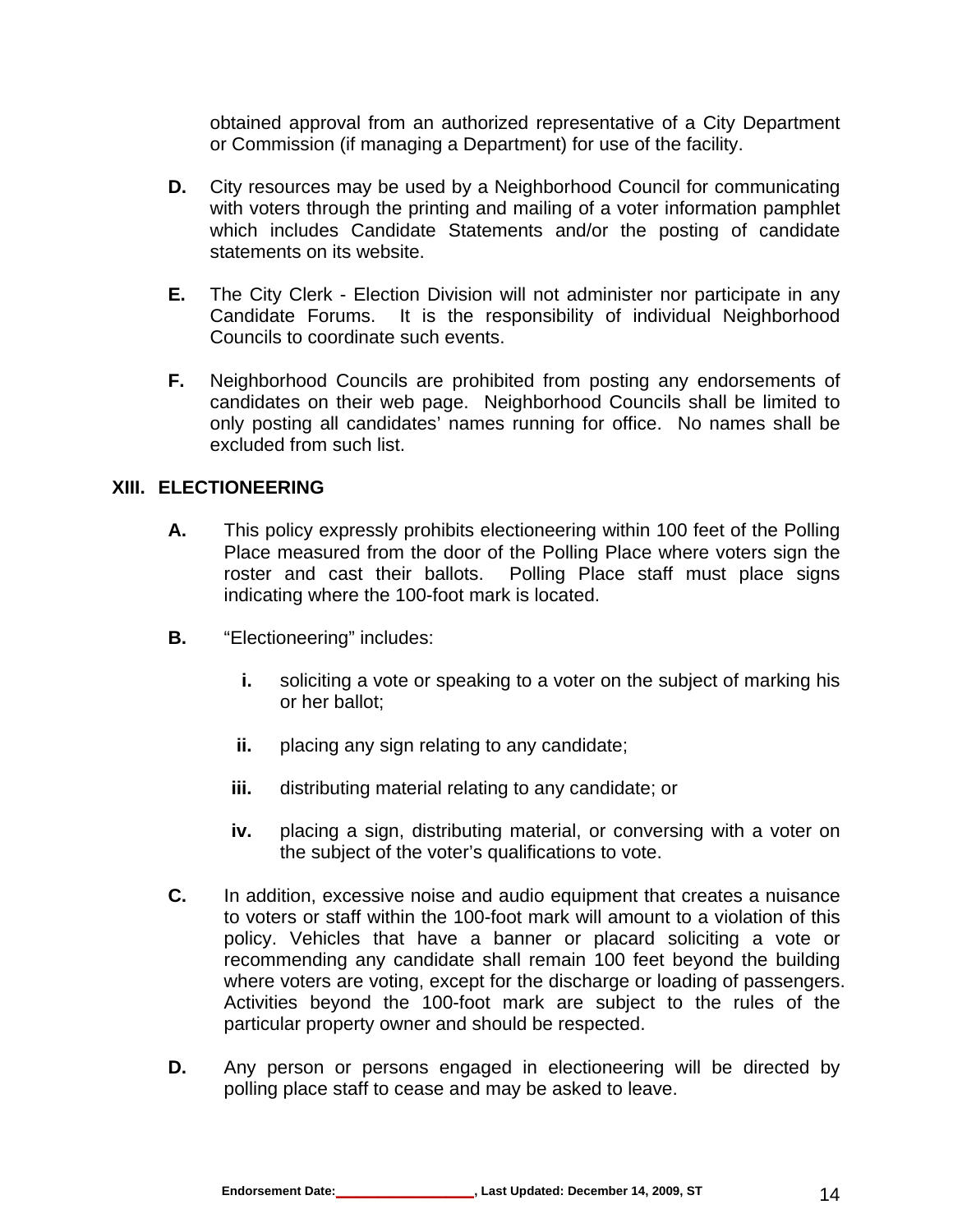#### **XIV. POLLING PLACE SELECTION AND OPERATIONS**

- **A.** The process used to select the Polling Place for this election incorporated the following considerations:
	- **i.** The Polling Place selected must be of sufficient size to accommodate the voter sign-in process and actual voting activities.
	- **ii.** The Polling Place selected should have sufficient parking.
	- **iii.** The Polling Place selected should be convenient for those utilizing public transportation.
	- **iv.** The Polling Place selected must be accessible for the disabled or procedures must be in place to accommodate disabled voters.
	- **v.** Additional criteria for selecting a Polling Place includes: date and time availability of facility, cost for use of the facility, and a reasonably unbiased location to stakeholders and candidates.
- **B.** The Neighborhood Council, may provide the City Clerk with a list of suggested locations and recommend their preferred Polling Places to the City Clerk. The City Clerk - Election Division will make the final decision on the Polling Place location.
- **C.** The bylaws and these election procedures for the Neighborhood Council shall be available upon request at the Polling Place(s) for stakeholder review.
- **D.** Candidate Statements and a list of certified Write-in candidates (if applicable) will be posted conspicuously at the Polling Place(s).
- **E.** A list of all persons issued a VBM Ballot and all those returning a VBM Ballot will be prepared and provided to the person(s) managing the Polling Place for use in the voter sign-in process.
- **F.** No campaigning or electioneering activities will be allowed within 100 feet from the entrance of the Polling Place.
- **G.** In accordance with City Clerk Election Division Policy No. 6, any person or group conducting surveys, exit polls, or other survey of voters are to remain at least 100 feet from the door to the Polling Place. Candidates are prohibited from participating and conducting surveys, exit polls, or other survey of voters on Election Day.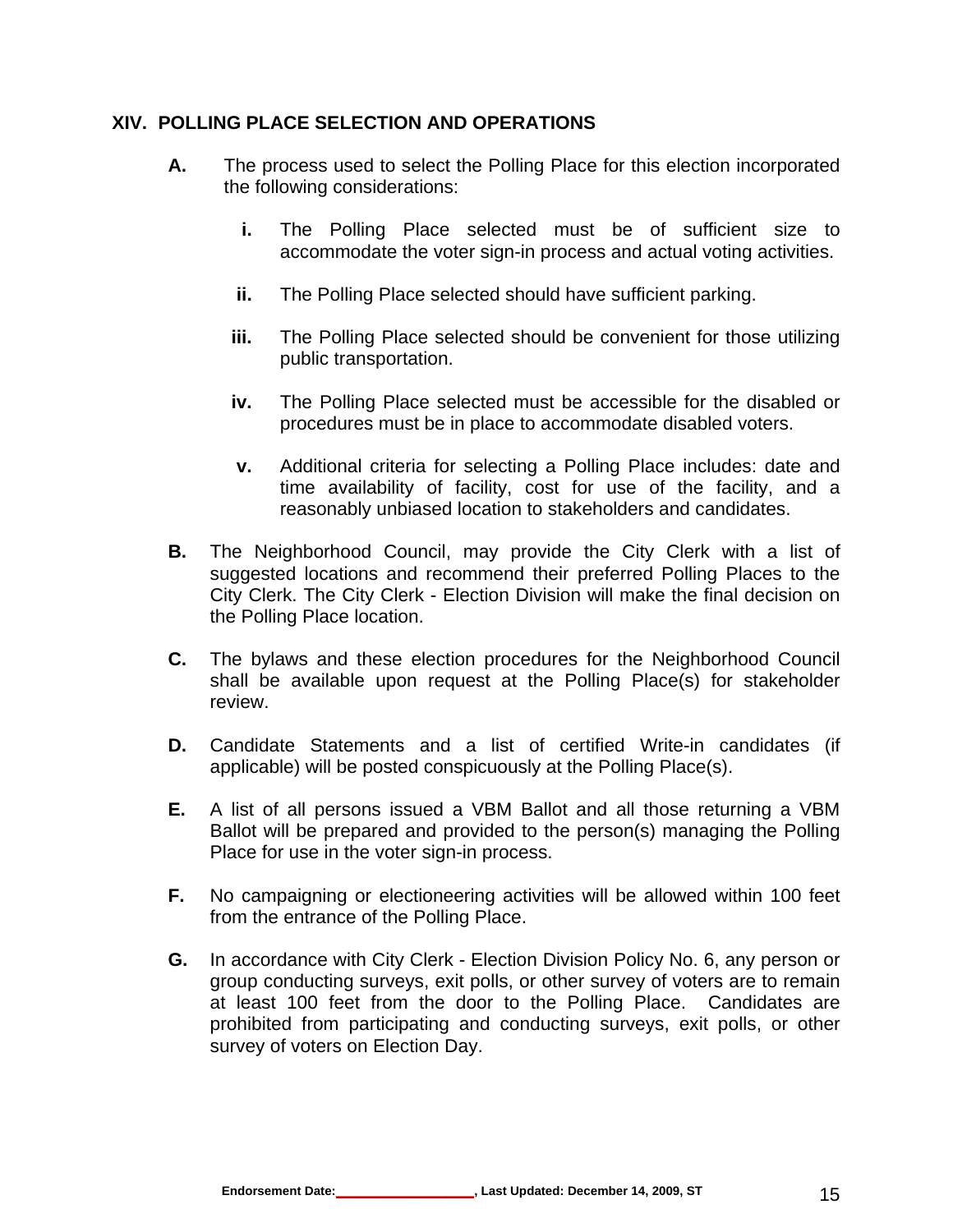- **H.** Signage will be posted indicating the boundary where electioneering and exit poll or survey activities are prohibited.
- **I.** The Polling Place will remain open for six (6) consecutive hours.
- **J.** Polling Places will open no earlier than 8:00 a.m. and close no later than 8:00 p.m.
- **K.** A representative of the City Clerk Election Division will announce in a loud voice in front of the Polling Place at the appointed time that the polls are open.
- **L.** A representative of the City Clerk Election Division will announce in a loud voice in front of the Polling Place 10 minutes before the close of polls that the polls will close in 10 minutes.
- **M.** A representative of the City Clerk Election Division will announce in a loud voice in front of the Polling Place at the time that polls are closed.
- **N.** Any persons in line outside of the Polling Place at the time the polls are closed will be allowed to vote.
- **O.** Only the representative of the City Clerk Election Division or his or her assistants are allowed to issue, receive or process Ballots from the voter.
- **P.** A voter may designate another person to assist them in the voting process. The person providing the assistance cannot be a candidate in the election.
- **Q.** Any voter who comes to the polls and cannot reach the voting area because of architectural barriers or physical limitations may request to vote "curbside" (outside of the polling place).
- **R.** When an individual has requested curbside voting, a pollworker will bring the Ballot to the voter, assist the voter if necessary, and place the voter's Ballot in the ballot box.

#### **XV. ELECTION OBSERVERS, EXIT POLLS AND SURVEYS**

**A.** Election Observers have the right to view all election operations.

Observers will be allowed inside the Polling Place throughout the election, provided that the observers do not, in any way, attempt to interfere with or influence the activities of the pollworkers or the voters.

The following guidelines will be posted at each Polling Place during the Neighborhood Council Elections: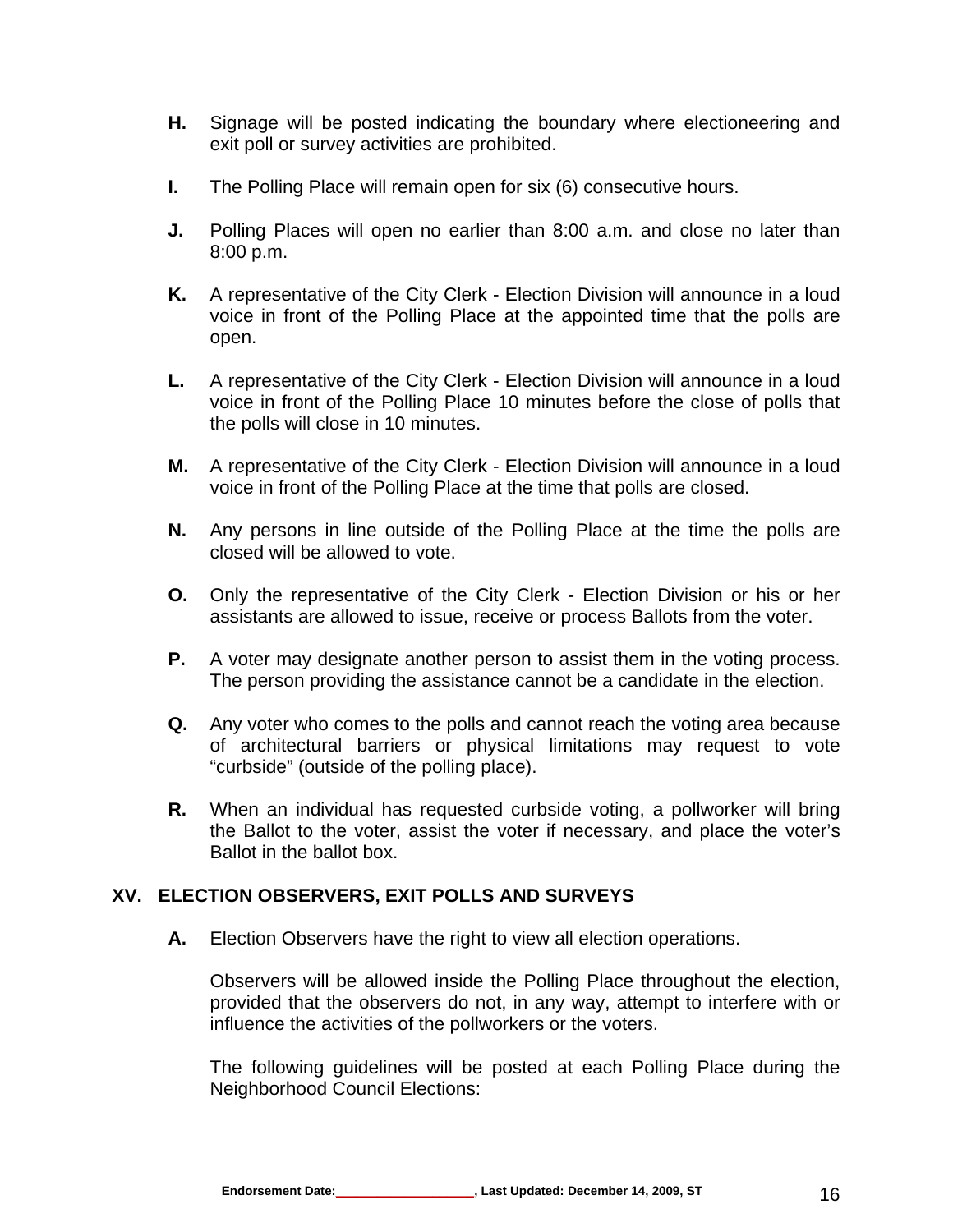- **i.** Prior to opening, all Observers must wait outside while the Election Division Staff sets up the Polling Place. Observers will be permitted to enter the Polling Place once the polling site officially opens for voting.
- **ii.** All Observers must sign in with Election Division Staff. A badge will be issued and must be worn at all times. When leaving for the day/evening, the Observer must sign out and return the badge to an Election Division Staff Member.
- **iii.** Observers may not interfere in the election or the voting process. Observers cannot assist in operations, touch or handle any Ballots or other election-related materials.
- **iv.** There shall be no electioneering within 100 feet from the door of the Polling Place. The 100 feet will be measured from the entrance to the room or location where voters will be voting.
- **v.** Observers may not talk to or solicit voters in the Polling Place.
- **vi.** Observers are allowed to videotape/photograph Polling Place operations in accordance with the City Clerk - Election Division Policy No. 7, only after they have received everyone's permission to film (verbal or in writing). If someone objects to being videotaped/photographed, the Observer must stop filming.
- **vii.** Candidates are not permitted as Observers at the Polling Place on Election Day.
- **viii.** Observers have the right to ask pollworkers questions regarding election procedures and to receive answers or be directed to the appropriate official for responses to questions. However, if persistent questioning disrupts the execution of their duties, the pollworkers can stop responding and direct the Observer to the senior election official for all further answers. If disruptions persist, the Observer may be asked to leave the Polling Place.
	- **ix.** Only pollworkers and voters engaged in voting may be within the voting booth area during the time the polls are open.
	- **x.** No smoking, food or beverages are allowed in the Polling Place.
- **B.** Videotaping and photography is permitted in the Polling Place on Election Day in accordance with the City Clerk - Election Division, Policy No. 7 and with the following restrictions**:**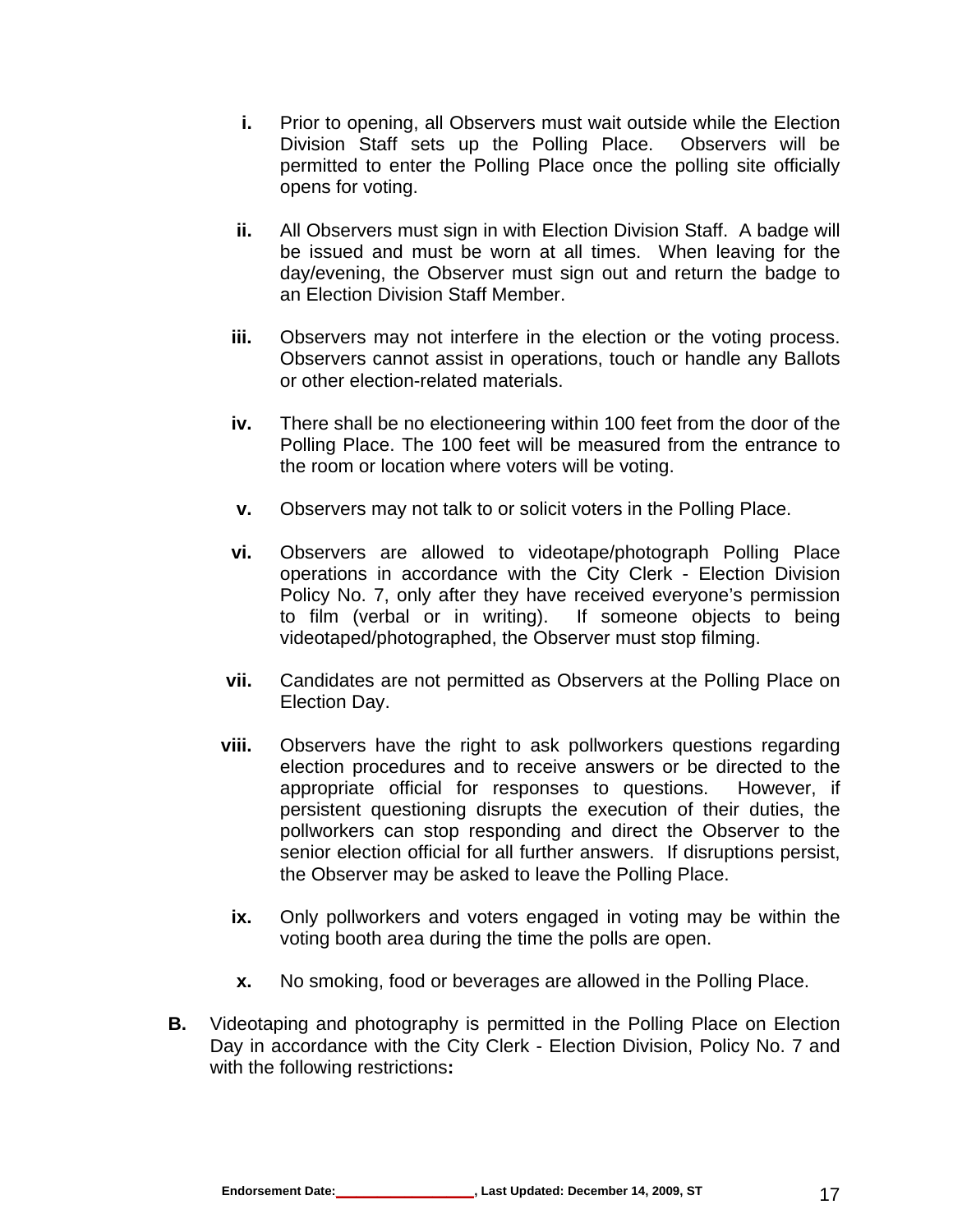- **i.** Video/Photography is only permitted with the expressed permission of everyone at the Polling Place.
- **ii.** Polling Place staff may not withhold permission to be photographed.
- **iii.** Video/Photography will not be of voter's faces.
- **iv.** Video/Photography will not be of a voter making their ballot choice.
- **v.** All persons taking video or photographs are required to sign in with the Polling Place staff and provide contact information.

Any person or persons that do not adhere to these conditions will be directed by Polling Place staff to cease and may be asked to leave.

#### **XVI. VOTE-BY-MAIL PROCEDURES**

- **A.** Vote-By-Mail (VBM) will be offered only to voters who physically are unable to go to the polling location due to disability.Only these stakeholders will be eligible to vote by mail.
- **B.** Voters requesting to vote by mail must affirm under penalty of perjury that they meet the aforementioned requirement.
- **C.** All VBM Applications must be requested by phone. Voters must call (213) 978-8050 to receive a VBM Application. For Los Angeles City Residents in need of TTY assistance, dial 311, or for those outside of Los Angeles, please dial (213) 485-2121.
- **D.** The following process shall be used for obtaining and submitting a VBM application,
	- **i.** VBM applications will be available beginning 60 days prior to Election Day or:  $\vert$  Monday, January 4, 2010  $\vert$ .
	- **ii.** The VBM application shall include instructions describing how to complete the application and, when necessary, what forms of identification applicants must include with their application.
	- **iii.** The deadline for the VBM application and all necessary documentation to establish stakeholder status to be received is 10 days prior to Election Day or: Monday, February 22, 2010 |.
	- **iv.** The address where the VBM application is to be mailed is: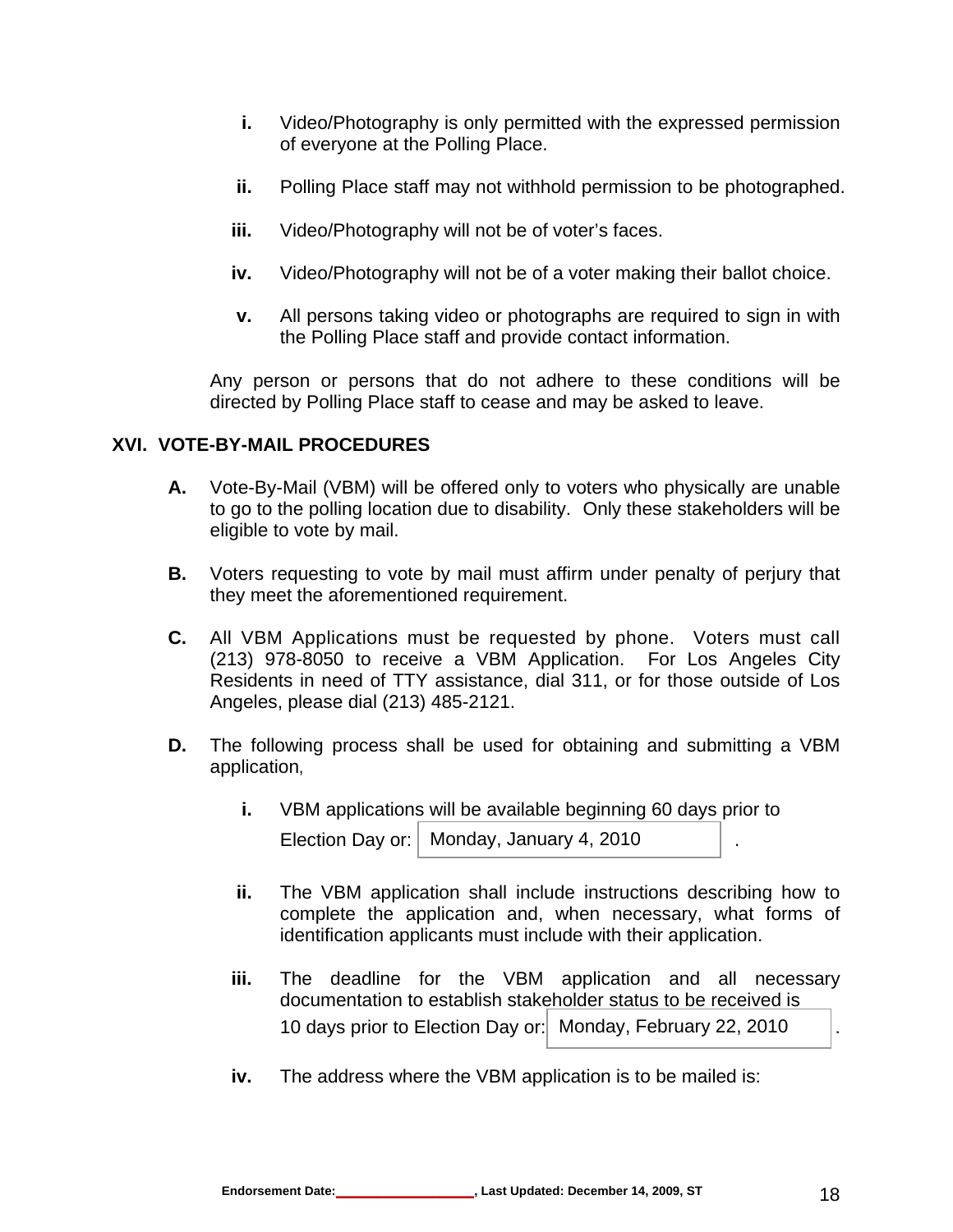#### City Clerk - Election Division Attn: Vote-By-Mail for the

#### Northridge East Neighborhood Council

P.O. Box 54377 Los Angeles, CA 90054-0377

The VBM application may also be delivered or faxed to the following location:

> City Clerk - Election Division Attn: Vote-By-Mail for the

Northridge East Neighborhood Council

Piper Technical Center 555 Ramirez Street 3<sup>rd</sup> Floor, Space 300 Los Angeles, CA 90012 Fax: (213) 978-0376

- **v.** Any voter eligibility documentation requirements requested of VBM voters will be equal to those requested of At-Polls voters.
	- 1. Where documentation is required by a Neighborhood Council to establish stakeholder status, a person voting by mail would be required to provide copies (photocopies, no originals) of the specified type of identification that would qualify a voter at the polling place.
	- 2. The City Clerk will make the final decision regarding the acceptable form of documentation.
- **vi.** The VBM Ballot must be received from the voter three (3) days prior to Election Day. According to City Clerk - Election Division Policy No. 13, no person or persons other than the voter shall be involved with or participate in any way in the handling of VBM Applications, except for initial distribution. Only voters can submit their applications for a VBM Ballot. Applications collected or submitted by a candidate, group, or individual will not be accepted.
- **vii.** A stakeholder/voter's application for a VBM Ballot must be submitted on the City Clerk's VBM Application Form by the application submission deadline. If the application is incomplete, the City Clerk - Election Division will make **one** attempt to contact voter to obtain the missing information and/or documents. Incomplete VBM applications will not be processed.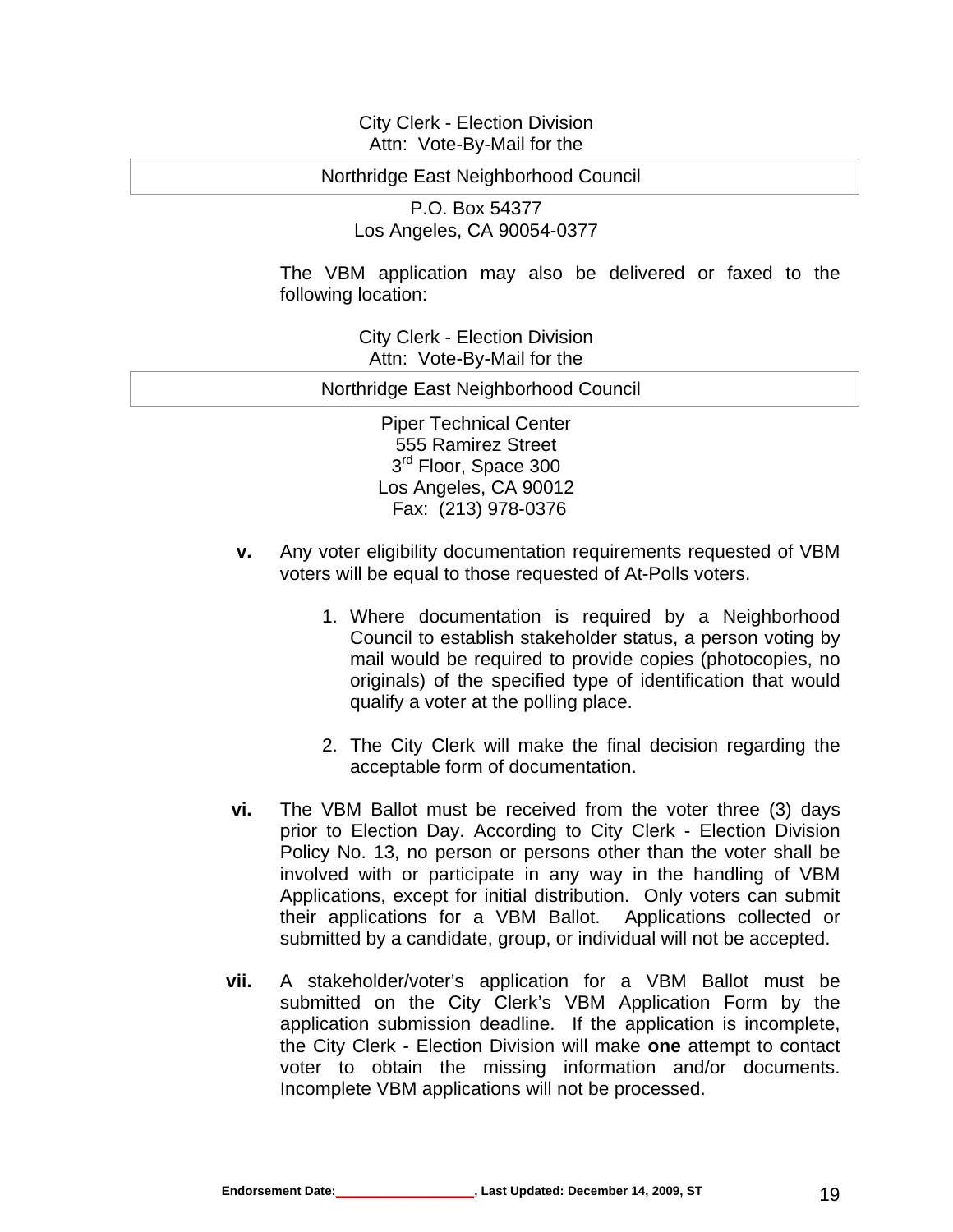- **viii.** The voted ballot must be received three (3) days prior to Election Day (at the designated submission mailing address) or submitted at the polls on Election Day. All ballots received after the deadline will be marked "Late" and will not be counted as part of the tally.
	- **ix.** Lists of all persons issued a VBM Ballot and all those returning a VBM Ballot will be prepared and provided to the person(s) managing the Polling Place for use in the voter sign-in process.
	- **x.** In accordance to City Clerk Election Division Policy No. 14, a second VBM Ballot will be sent to any voter upon receipt of a statement, signed under penalty of perjury, no later than ten (10) days prior to the election, that the voter has failed to receive, has lost, or has destroyed the original ballot. This policy also allows a voter to exchange a VBM Ballot that was sent in error. The City Clerk - Election Division will issue a corrected VBM Ballot upon the receipt of the original ballot.

#### **XVII. BALLOT DESIGN**

- **A.** The City Clerk Election Division will be responsible for overseeing and approving the design of the ballot(s) to be used in the election.
- **B.** Candidate titles are not to be used on the ballot.
- **C.** The ballots will use the same size, font and color of type for all candidate names.
- **D.** If necessary, different colored ballots will be developed for different board positions that have specific stakeholder status requirements.
- **E.** Transliteration of candidate names will not be provided on the ballot.
- **F.** The candidates for each office will be placed on the ballot in order of last names based on a random alphabet drawing.
- **G.** Voter instructions will be included on the ballot or accompanying material to assist the voter in completing the ballot correctly.

#### **XVIII. CANVASS OF VOTES, ISSUANCE OF RESULTS AND CERTIFICATION OF THE ELECTION**

**A.** The City Clerk - Election Division will be responsible for tabulating the ballots and announcing the official results within (7) City of Los Angeles business days after the election. Unofficial results shall be posted on the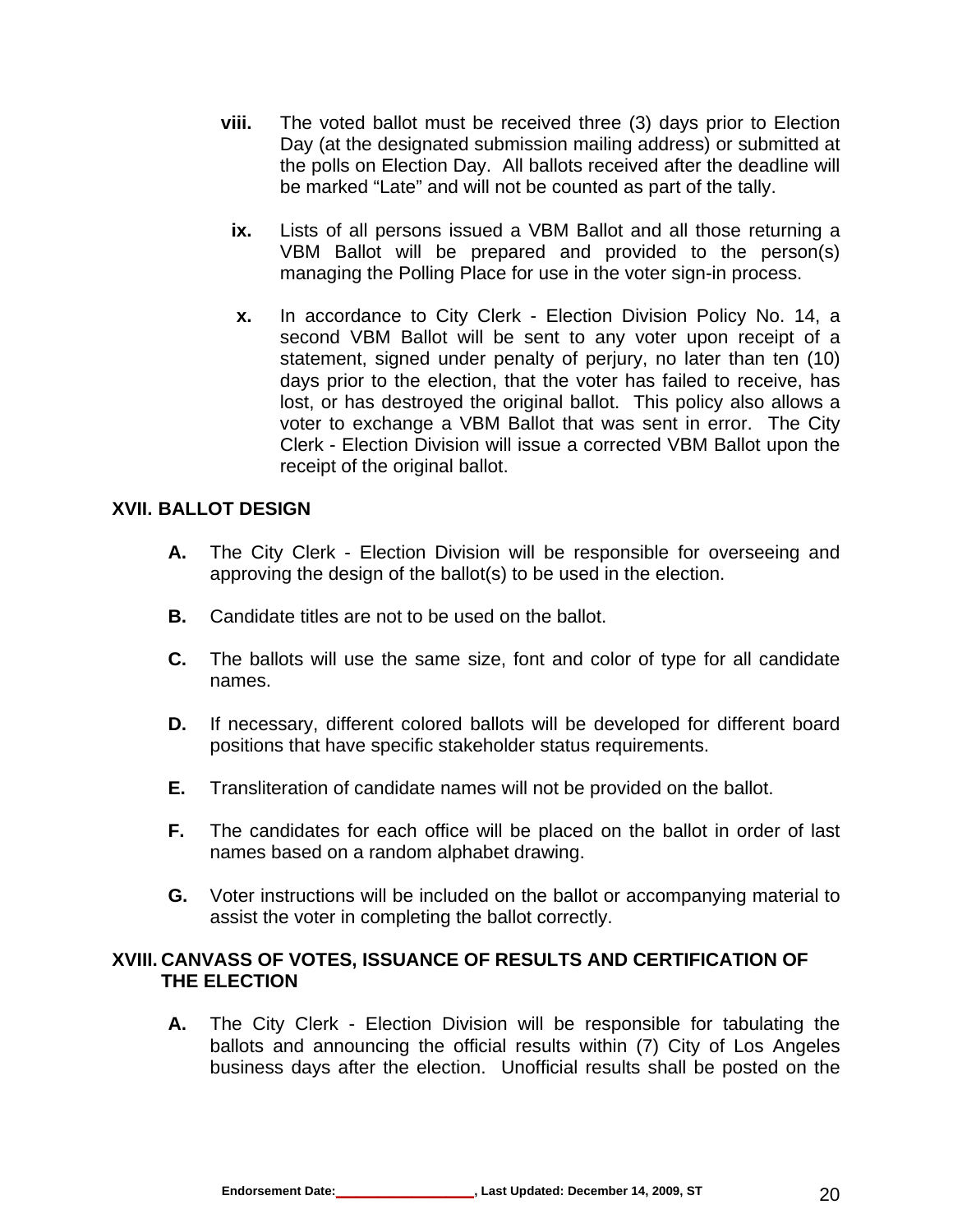City Clerk - Election Division website beginning one (1) City of Los Angeles business day immediately following the election.

- **B.** Observers will be allowed inside City Clerk Election Division, Piper Technical Center during the unofficial canvass. There shall be no tallying of ballots at the polling location. All ballots shall be transported to the City Clerk - Election Division, Piper Technical Center, located at 555 Ramirez Street, Space 300, Los Angeles, CA 90012 for tallying. Tallying shall commence on the first City of Los Angeles business day after the election. An approximate schedule for tallying observation shall be posted to the City Clerk's website.
- **C.** All Observers must sign in with Election Division Staff. A badge will be issued and must be worn at all times. When leaving for the day/evening, the Observer must sign out and return the badge to an Election Division Staff Member.
- **D.** Observers cannot assist in operations or touch or handle any ballots or other election-related materials.
- **E.** Observers are not permitted to sit in the Tally work areas.
- **F.** There must be a 10-foot perimeter from where ballots are being counted to where observers are located.
- **G.** Observers shall avoid physical contact with members of the Tally Board.
- **H.** Observers are prohibited from photographing or recording any process of the Tally. Pagers and cellular phones must be set to vibrate or off mode while observing the Tally.
- **I.** Observers are to hold discussions and conversations outside the Tally areas.
- **J.** Observers may take notes during the Tally Process.
- **K.** All questions concerning a procedure should be directed to the supervisor in charge and not directly to members of the Tally Board.
- **L.** The City Clerk Election Division will verify all Provisional Ballots for inclusion in the Final Official Certified Canvass after the At-polls and VBM Ballots have been counted. Provisional Ballots will only be counted in accordance with Article VI. Provisional Voting of these Election Procedures.
- **M.** The Final Official Certified Canvass of ballots will occur at Piper Technical Center, located at 555 S. Ramirez Street, Space 300, Los Angeles, CA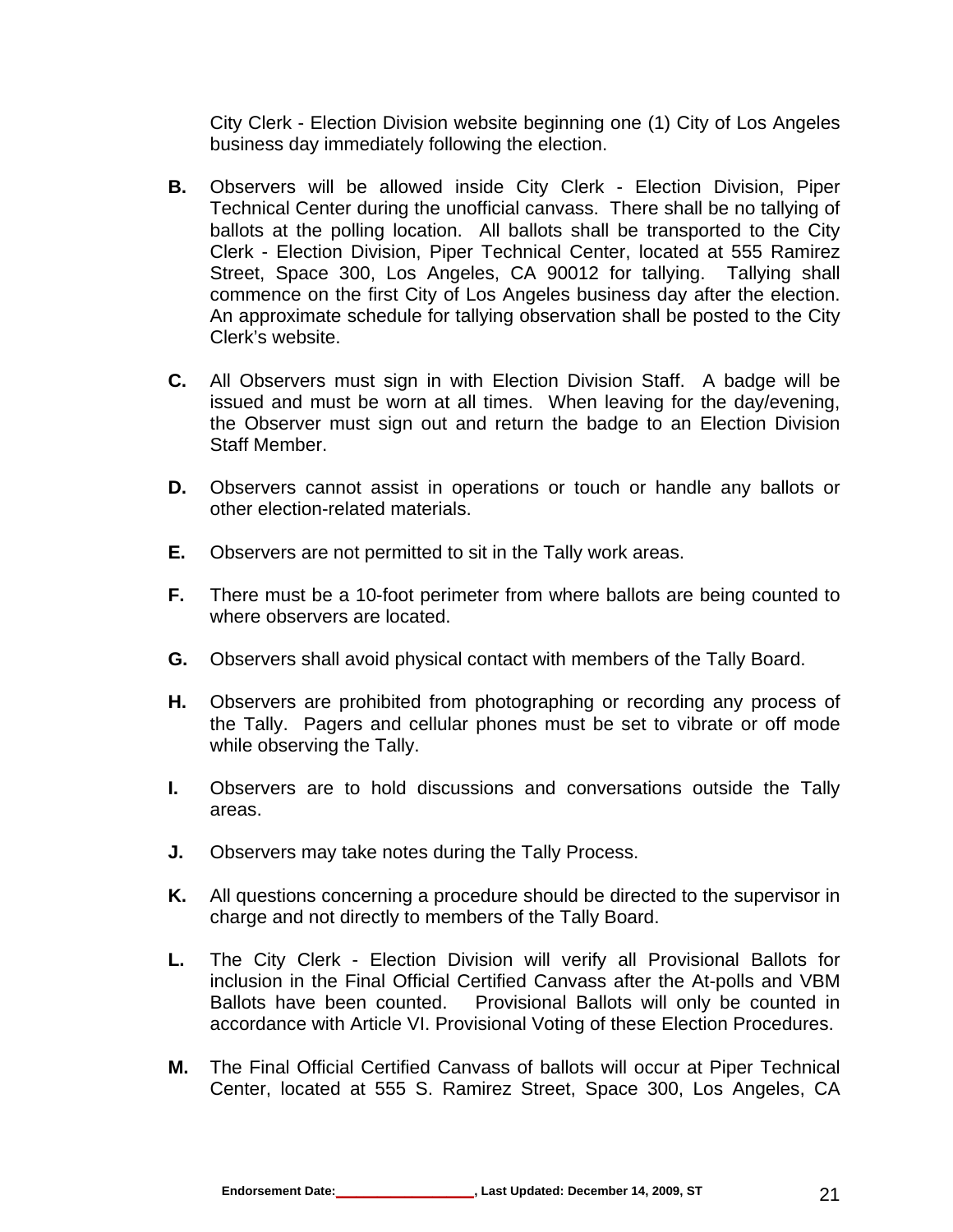90012. The final vote counting of the ballots will take place during the seven (7) City of Los Angeles business days immediately following the election.

- **N.** The deadline for completion of the Final Official Certified Canvass, including regular ballots, VBM Ballots and any Provisional Ballots, shall be seven (7) City of Los Angeles business days after the election.
- **O.** The Final Official Certified Canvass activities will be open to the public for observation, provided that the Observers not interfere with or attempt to influence the vote tabulation in any way.
- **P.** Tie votes will be resolved with a coin toss in the presence of the two tied candidates, or their official representatives. The coin toss shall take place within three (3) City of Los Angeles business days of the issuance of the Final Official Certified Canvass. Where the City Clerk - Election Division is not able to reach the candidates to coordinate the resolution of the tiebreaking coin toss, the default selection shall be "heads" for the first candidate in accordance with the random alphabet drawing.
- **Q.** Three-way ties will be resolved by placing 10 white marbles and one black marble into a bag. The three (3) tied candidates, or their official representatives, will be asked to pull marbles out of the bag. Candidates will be asked to pull marbles according to candidate-filing order. The candidate who pulls the black marble from the bag will be named the winner. Three-way tie drawings shall take place within three (3) City of Los Angeles business days of the issuance of the Final Official Certified Canvass.
- **R.** The City Clerk Election Division will post the Official Certified Canvass on the City Clerk - Election Division website immediately upon completion.
- **S.** The City Clerk Election Division will certify the recount results by emailing the results to recount petitioner, the official contacts for the Neighborhood Council and the Department of Neighborhood Empowerment (DONE) immediately upon completing the recount.
- **T.** Upon compiling the Final Official Certified Canvass, the City Clerk Election Division will issue a press release and post it on the City Clerk - Election Division website http://cityclerk.lacity.org/election/ncdocs/website.pdf.

#### **XIX. OUTREACH FOR THE ELECTION**

**A.** Upon completion, the Election Procedures will be issued to the Department of Neighborhood Empowerment and to the Neighborhood Council. The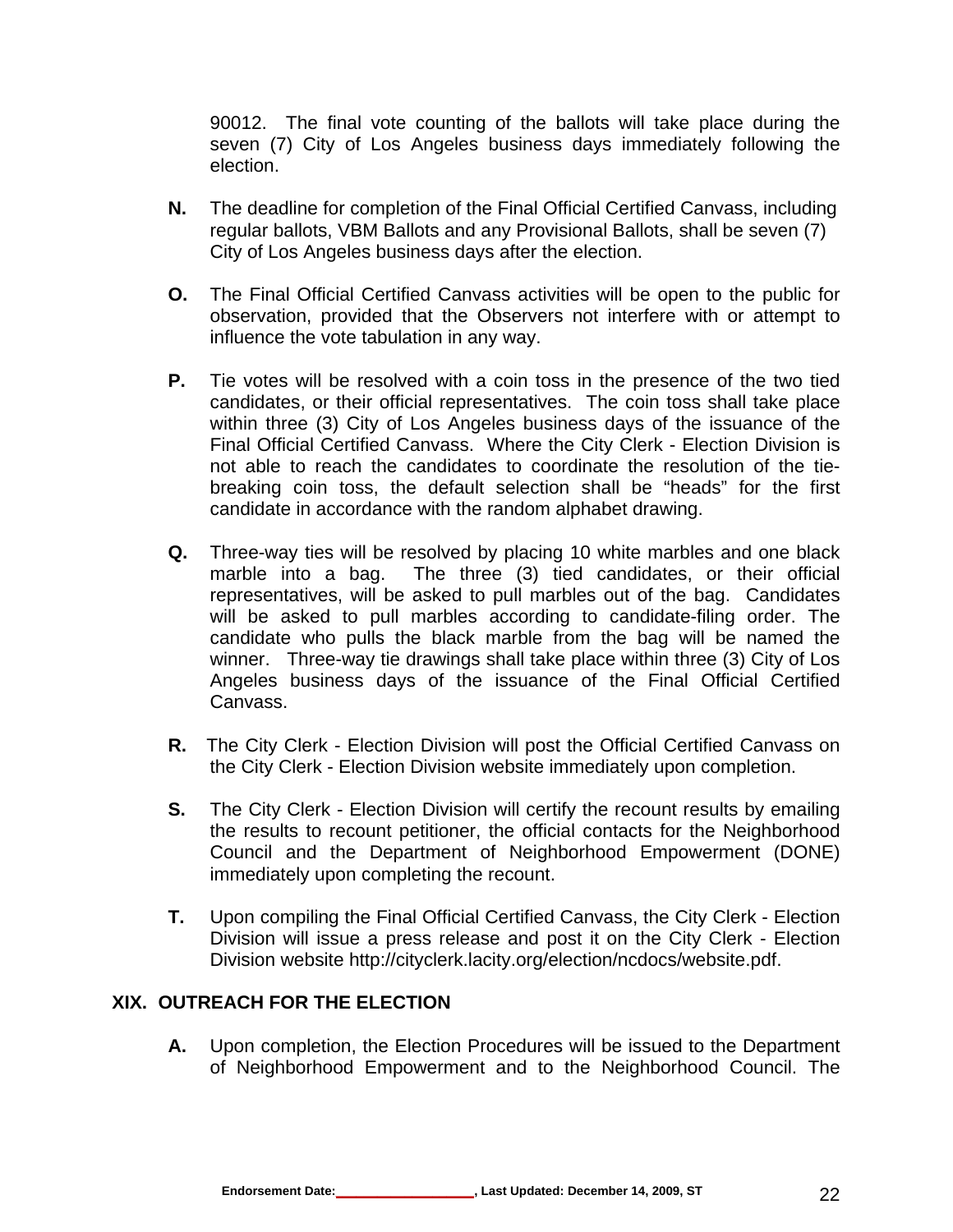Department of Neighborhood Empowerment and the Neighborhood Council are responsible for informing stakeholders about the election.

- **B.** The City Clerk Election Division shall be excluded from any and all outreach efforts conducted by the Department of Neighborhood Empowerment and the Neighborhood Council.
- **C. Ten (10) Day Vote-By-Mail Deadline**.Not less than ten (10) days prior to the election the City Clerk - Election Division shall:
	- **i.** Post information on the City Clerk Election Division web page, regarding:
		- 1. The date(s), time(s), place(s) of the election.
		- 2. Contact numbers for obtaining additional information.
- **D.** A complete listing of election deadlines and events may be found in **Attachment A, Election Timeline**, to these election procedures.

#### **XX. RECOUNTS**

#### **A. Recount of Votes Cast**

- **i.** The Neighborhood Council and the Department of Neighborhood Empowerment will announce the **final election results** to the candidates and stakeholders.
- **ii.** Any stakeholder who voted in the election may request a recount of a specific contest or the entire election results within five (5) City of Los Angeles business days of the completion of the Final Official Certified Canvass by the City Clerk - Election Division by submitting a completed Request for Recount Form with the City Clerk - Election Division. For a recount to be accepted for action, (a) the number of votes separating the candidates must be 10% or less of the total votes cast in that specific contest, and (b) the stakeholder filing the request must provide the same stakeholder status verification required of voters in the election.
- **iii.** Public notice of the location, date and time of the recount will be posted at the City Clerk - Election Division web site a minimum of 24 hours before the recount is to take place and the person(s) requesting the recount will be provided an individual notice within the same time frame.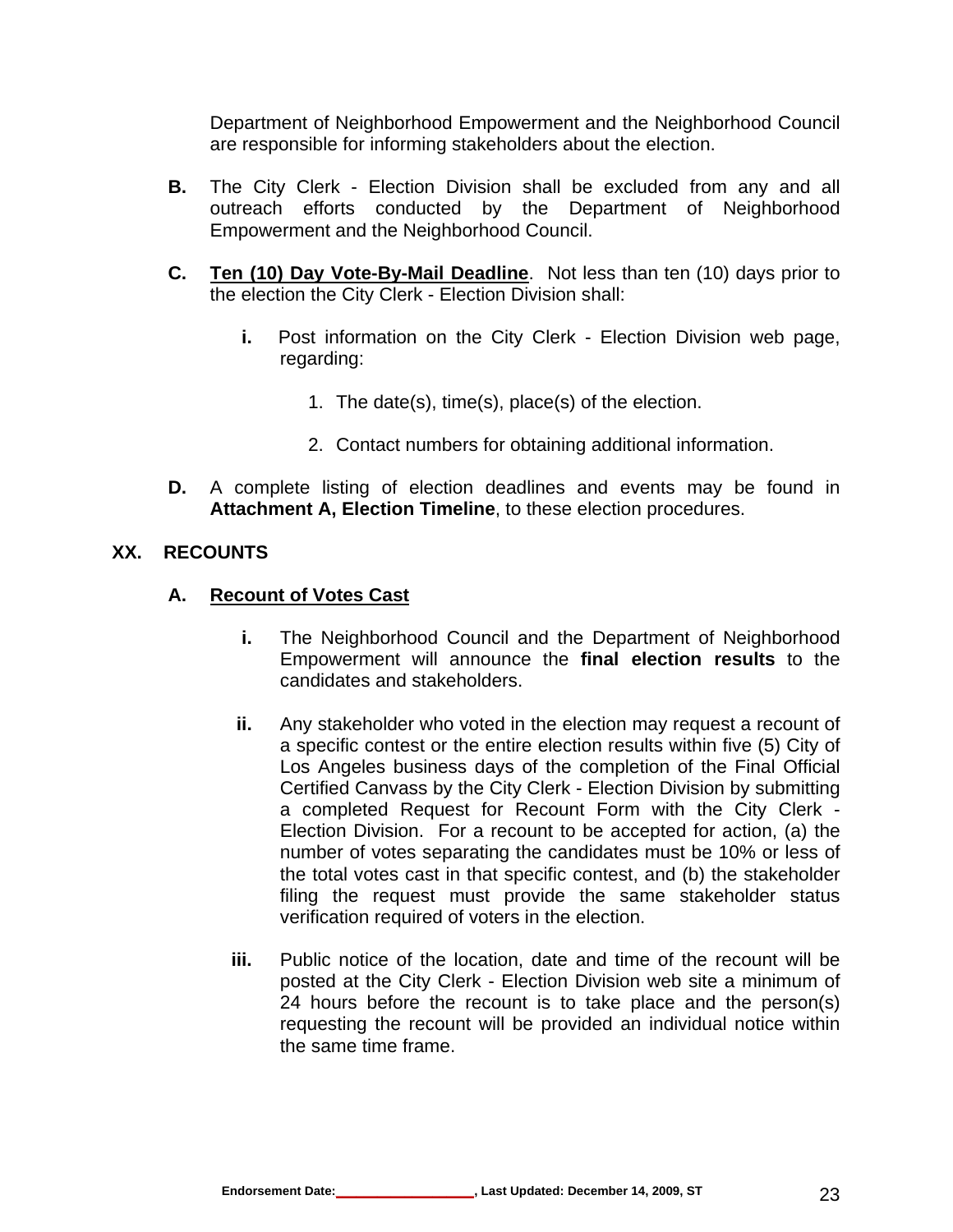- **iv.** The recount will be open to public observation, provided that Observers must not interfere with or in any way attempt to influence the persons conducting the recount.
- **v.** The certified recount results will be announced by the City Clerk Election Division immediately via the City Clerk - Election Division web page.

#### **XXI. SEATING OF NEWLY ELECTED BOARD MEMBERS**

- **A.** The seating of a newly-elected Neighborhood Council (NC) board will take place when:
	- **i.** The City Clerk Election Division has issued certified election results for the NC; and,
	- **ii.** All official election challenges for the NC have been resolved.
- **B.** The board must be seated as a single unit. No partial and/or interim seating is allowed. Where a single challenge to a single seat has not been resolved, the rest of the board cannot be seated.
- **C.** The elected board shall be seated at the next regularly scheduled NC meeting within 30 calendar days of the above-mentioned criteria being met. The outgoing Board shall preside over the special meeting where the first order of business shall be to officially seat the newly-elected board. All powers shall immediately be transferred over to the newly-elected board.
- **D.** Where a regularly scheduled meeting is not scheduled within 30 calendar days of the certification of the election results and the resolution of all official election challenges, the outgoing board will call a special meeting in accordance with the Brown Act to seat the board.
- **E.** In the event the previous board fails to meet within the 30 calendar day period, the newly-elected board members shall be deemed officially seated and shall have all rights and responsibilities.
- **F.** Until such time as the City Clerk Election Division has issued certified election results and all official election challenges have been resolved for the NC, the incumbent board members will continue in their duly elected/appointed positions.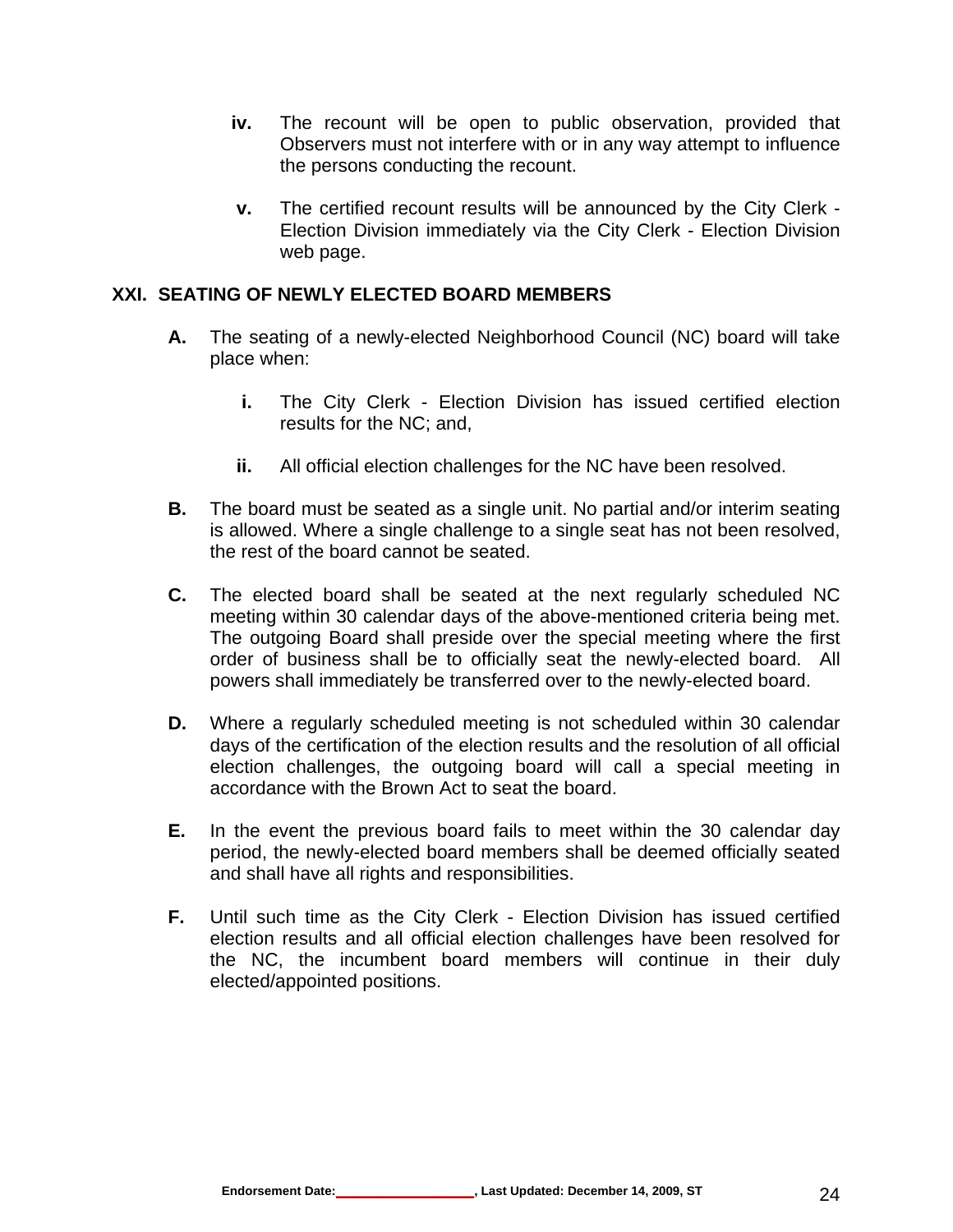#### **XXII. GOVERNING BOARD MEMBER SEATS NOT FILLED THROUGH THE ELECTION**

- **A.** Any board member seat(s) that is/are not filled through the election process will be deemed vacant when the new governing board takes office.
- **B.** The vacant seat(s) will be filled according to:

Article VIII Section 4 of the Bylaws.

#### **XXIII. DISPOSITION OF ELECTION RECORDS**

- **A.** At the conclusion of the recount and election challenge resolution period, the City Clerk - Election Division shall retain all election-related materials for a period of six months. All election-related materials will be made available to the public in accordance with the Public Records Act and City Clerk - Election Division Policy No. 3.
- **B.** After six months of retention by the City Clerk Election Division, all NC election-related materials will be destroyed. No NC election-related materials will be kept after the six-month retention period.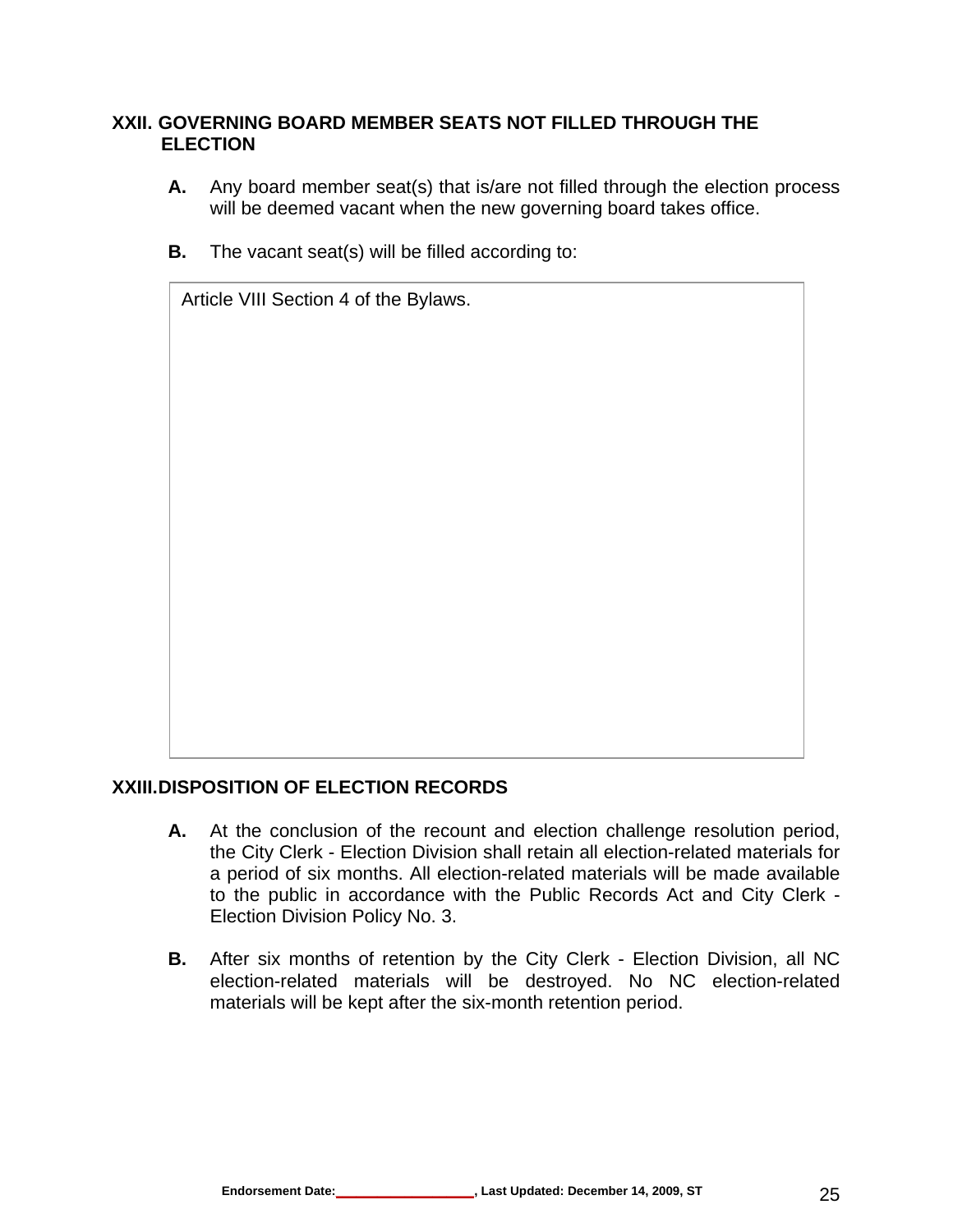# **ATTACHMENT A REGION A ELECTION TIMELINE**

| <b>ELECTION EVENTS,</b><br><b>ACTIVITIES,</b><br><b>FILING PERIOD</b><br><b>DESCRIPTIONS, ETC.</b>                                                                                      | $E-DAY (+/-)$                                                                                                  | <b>START</b>                           | <b>END</b>                             |
|-----------------------------------------------------------------------------------------------------------------------------------------------------------------------------------------|----------------------------------------------------------------------------------------------------------------|----------------------------------------|----------------------------------------|
| <b>Distribution of Election</b><br><b>Procedures</b>                                                                                                                                    | $E-90$                                                                                                         | Wednesday<br>December 2, 2009          |                                        |
| <b>Candidate Filing Period</b>                                                                                                                                                          | $E-90 - E-60$                                                                                                  | Wednesday<br>December 2, 2009          | Monday<br>January 4, 2010*             |
| <b>Candidate Withdrawal</b><br><b>Deadline</b>                                                                                                                                          | E-60                                                                                                           |                                        | Monday<br>January 4, 2010*             |
| <b>Vote-By-Mail Application</b><br>Period                                                                                                                                               | $E-60 - E-10$                                                                                                  | Monday<br>January 4, 2010*             | Monday<br>February 22, 2010*           |
| <b>Write-in Candidate Filing</b><br>Period                                                                                                                                              | $E-59 - E-30$                                                                                                  | Tuesday<br>January 5, 2010**           | Monday<br>February 1, 2010*            |
| <b>Candidate Statement</b><br><b>Deadline</b>                                                                                                                                           | $E-30$                                                                                                         |                                        | Monday<br>February 1, 2010*            |
| <b>Write-in Candidate</b><br><b>Withdrawal Deadline</b>                                                                                                                                 | $E-30$                                                                                                         |                                        | Monday<br>February 1, 2010*            |
| <b>Mailing of Vote-By-Mail</b><br><b>Ballots</b>                                                                                                                                        | $E-30 - E-10$                                                                                                  | Monday<br>February 1, 2010*            | Monday<br>February 22, 2010*           |
| Vote-By-Mail Return<br><b>Deadline</b>                                                                                                                                                  | $E-3$                                                                                                          |                                        | Monday<br>March 1, 2010*               |
| <b>Regional Election Day</b>                                                                                                                                                            | <b>Tuesday</b><br><b>March 2, 2010</b>                                                                         | <b>Tuesday</b><br><b>March 2, 2010</b> | <b>Tuesday</b><br><b>March 2, 2010</b> |
| <b>Deadline to Complete Final</b><br>Canvass (FC)                                                                                                                                       | $E + 7$<br>7 days (City of Los Angeles<br>business days)                                                       |                                        | Thursday<br>March 11, 2010             |
| <b>Deadline to Submit Recount</b><br>(RC) and Challenges (CH)                                                                                                                           | $\overline{FC} + 5$<br>5 days (City of Los Angeles<br>business days) after<br>completing Final Canvass<br>(FC) |                                        | Thursday<br>March 18, 2010             |
| <b>Deadline to Finish Recount</b>                                                                                                                                                       | $RC + 5$<br>5 days (City of Los Angeles<br>business days) after<br>completing Recount Request<br>(RC)          |                                        | Thursday<br>March 25, 2010             |
| <b>Deadline to Issue Recount</b><br>(Final Election Report)                                                                                                                             | $\overline{RC}$ + 30<br>30 calendar days after<br>receiving Recount Request<br>(RC)                            |                                        | Monday<br>April 19, 2010*              |
| <b>Deadline to Submit all</b><br>Challenge<br>Recommendations to the<br>Panel                                                                                                           | $CH + 30$<br>30 calendar days after<br>challenge submittal (CH)                                                |                                        | Monday<br>April 19, 2010               |
| Deadline for the Challenge<br><b>Review Panel to issue</b><br>verdict to the City Clerk                                                                                                 | $CH + 37$<br>7 days (City of Los Angeles<br>business days) after receiving<br>City Clerk's recommendation      |                                        | Wednesday<br>April 28, 2010            |
| $CH + 44$<br>Deadline for the City Clerk<br>7 days (City of Los Angeles<br>to issue Challenge (Final<br>business days) after receipt of<br><b>Challenge Report)</b><br>panel's decision |                                                                                                                |                                        | Friday<br>May 7, 2010                  |

\* The date was adjusted pursuant to City Clerk - Election Division Policy No. 25

\*\* The Write-in Candidate Filing Period opens immediately following the close of the Candidate Filing Period. That period was extended to Monday due to the holiday. Therefore, the Write-in Candidate Filing Period opens on Tuesday.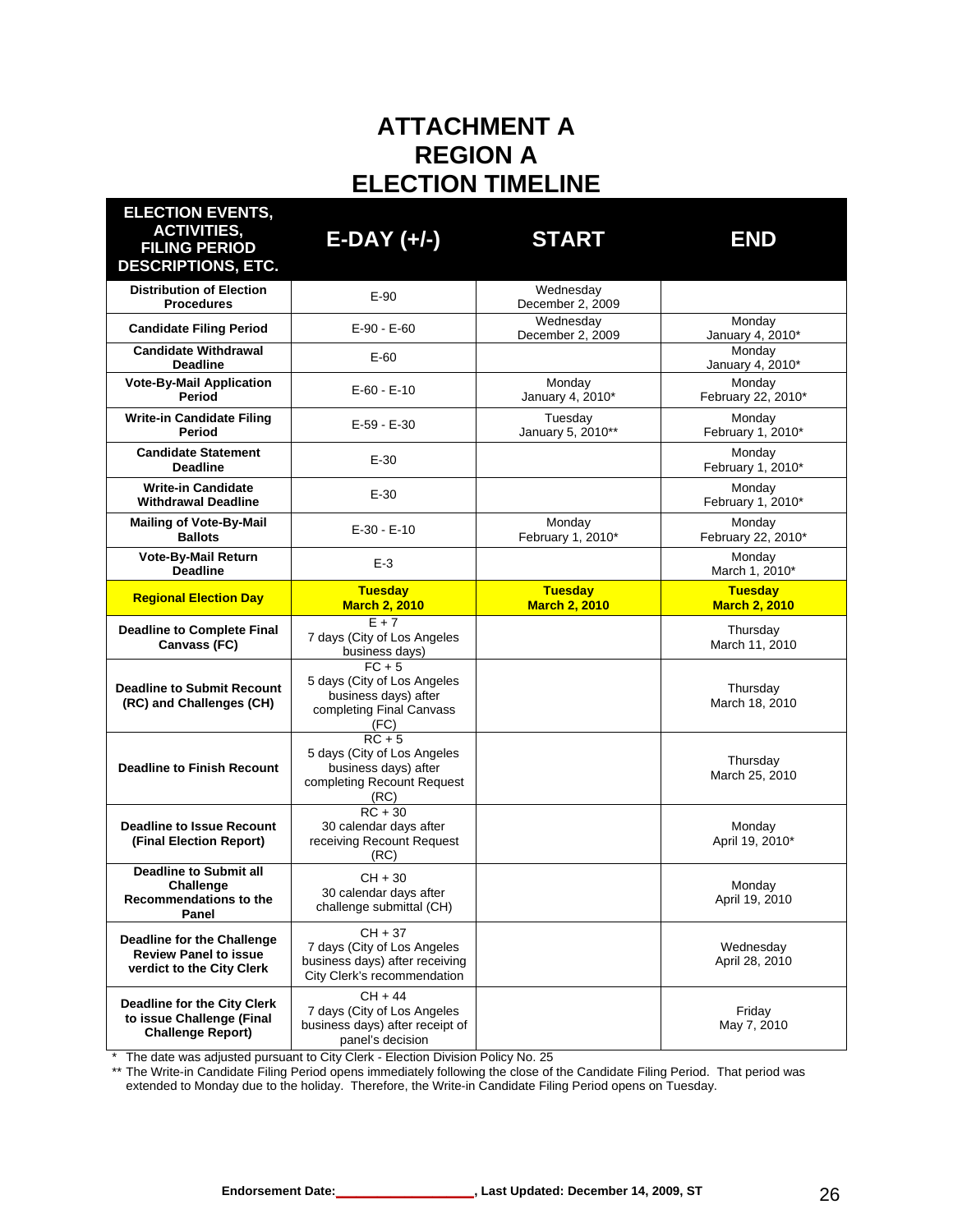## **ATTACHMENT B BOARD SEAT DESCRIPTIONS**

#### **The following chart contains information regarding board seats for this election**

| <b>BOARD POSITION</b>                                                                                          | # OF<br><b>SEATS</b> | <b>ELECTED OR</b><br>APPOINTED? | <b>QUALIFICATIONS TO RUN</b><br>FOR THE SEAT                                                                                                                                                                     | <b>QUALIFICATIONS TO</b><br><b>VOTE FOR THE SEAT</b>                                                                                                                                                       |
|----------------------------------------------------------------------------------------------------------------|----------------------|---------------------------------|------------------------------------------------------------------------------------------------------------------------------------------------------------------------------------------------------------------|------------------------------------------------------------------------------------------------------------------------------------------------------------------------------------------------------------|
| At-Large Representatives<br>Term: 2 Years                                                                      | $\overline{2}$       | Elected                         | Stakeholders who live, work, or<br>own property in the neighborhood<br>or declare a stake in the<br>neighborhood and affirm a factual<br>basis for it and who are 18 years<br>or older.                          | Stakeholders who<br>live,<br>work, or own property in<br>neighborhood<br>the<br><b>or</b><br>declare a stake in the<br>neighborhood and affirm a<br>factual basis for it and who<br>are 18 years or older. |
| <b>Business Owner/Employee</b><br>Representatives<br>Term: 2 Years                                             | $\overline{2}$       | Elected                         | Owners<br>or<br>employees<br>(not<br>including students) of a business<br>within the boundaries of the<br>Council and who are 18 years or<br>older.                                                              | Stakeholders who<br>live,<br>work, or own property in<br>neighborhood<br>the<br><b>or</b><br>declare a stake in the<br>neighborhood and affirm a<br>factual basis for it and who<br>are 18 years or older. |
| <b>Property Owner Representatives</b><br>Term: 2 Years                                                         | 3                    | Elected                         | Owners of property, and residents,<br>within the boundaries of the<br>Council and who are 18 years or<br>older.                                                                                                  | Stakeholders who live,<br>work, or own property in<br>neighborhood<br>the<br><b>or</b><br>declare a stake in the<br>neighborhood and affirm a<br>factual basis for it and who<br>are 18 years or older.    |
| Residents and either Property<br>Owner, Renter, Business<br>Owner/Employee<br>Representatives<br>Term: 2 Years | 3                    | Elected                         | Owners of property or renters, or<br>business owners or employees<br>(not including students) within the<br>boundaries of the Council; must be<br>a resident within the boundaries<br>who are 18 years or older. | Stakeholders who live,<br>work, or own property in<br>neighborhood<br>the<br>or<br>declare a stake in the<br>neighborhood and affirm a<br>factual basis for it and who<br>are 18 years or older.           |
| Property Owner, Renter, or<br>Business Owner/Employee<br>Representatives<br>Term: 2 Years                      | $\mathfrak{D}$       | Elected                         | Owners of property or renters, or<br>business owners or employees<br>(not including students) within the<br>boundaries of the Council; may be<br>nonresidents who are 18 years or<br>older.                      | Stakeholders who live,<br>work, or own property in<br>neighborhood<br>the<br><b>or</b><br>declare a stake in the<br>neighborhood and affirm a<br>factual basis for it and who<br>are 18 years or older.    |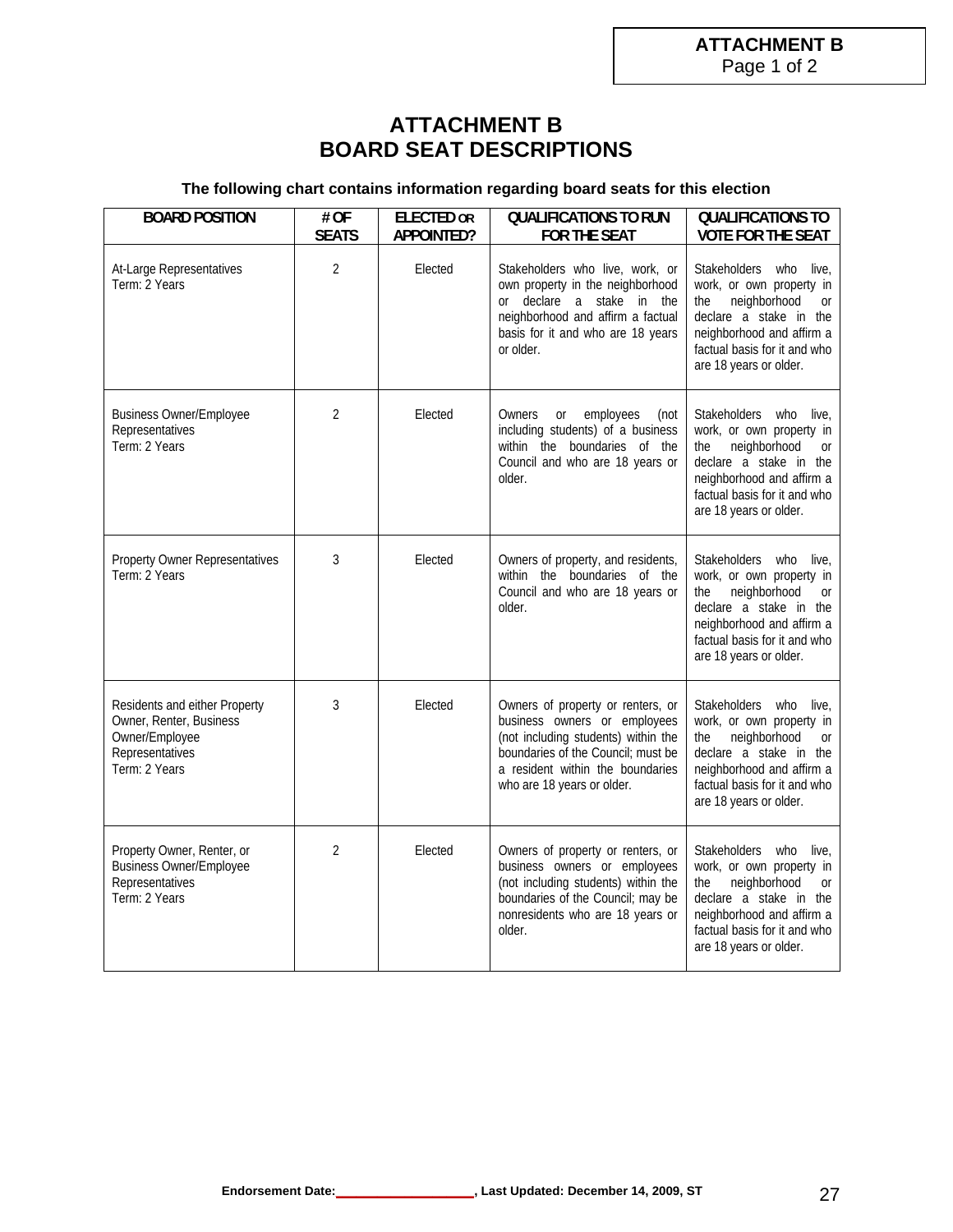# **ATTACHMENT B** CONTINUED

Page 2 of 2

| <b>BOARD POSITION</b>                                              | # OF<br><b>SEATS</b> | <b>ELECTED OR</b><br>APPOINTED?       | QUALIFICATIONS TO RUN<br><b>FOR THE SEAT</b>                                                                                                                                     | <b>QUALIFICATIONS TO</b><br><b>VOTE FOR THE SEAT</b> |
|--------------------------------------------------------------------|----------------------|---------------------------------------|----------------------------------------------------------------------------------------------------------------------------------------------------------------------------------|------------------------------------------------------|
| Youth Representative<br>Term: 2 years                              |                      | Appointed                             | Stakeholder who lives, works, or<br>owns property or declares a stake<br>in the neighborhood and affirms a<br>factual basis for it and who is<br>between 16 and 18 years of age. | N/A                                                  |
| <b>CSUN Faculty/Admin/Staff</b><br>Representative<br>Term: 2 Years |                      | Appointed by<br><b>CSUN President</b> | N/A                                                                                                                                                                              | N/A                                                  |
| <b>CSUN Student Body</b><br>Representative<br>Term: 2 Years        |                      | Appointed by<br><b>CSUN President</b> | N/A                                                                                                                                                                              | N/A                                                  |